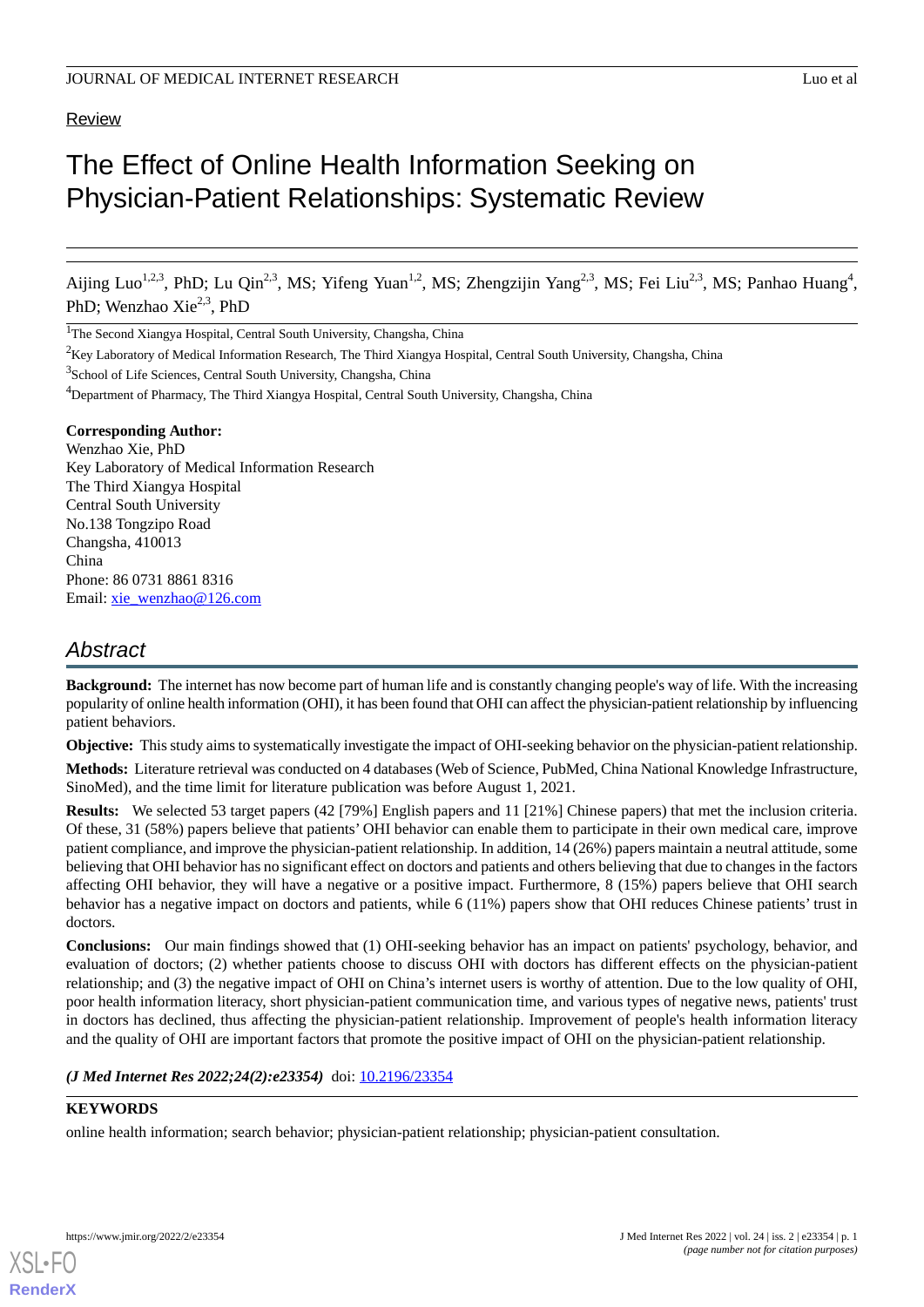# *Introduction*

About 4.66 billion people worldwide have access to the internet [[1\]](#page-15-0). The internet has gradually become part of human life, constantly changing people's lifestyle. As the availability and immediacy of information services provided by the internet continue to improve, and patients' private information can be concealed to a certain extent, internet health information services have become increasingly attractive [[2\]](#page-15-1). In addition, the lack of medical resources makes people choose to obtain health information online to meet their own health information needs [[3\]](#page-15-2). The online health information (OHI) that patients search for on the internet mainly includes information about diseases, nutrition, treatments, physical and mental health, etc [[4,](#page-15-3)[5](#page-15-4)]. The uneven quality of OHI has a major impact on patients. The credibility of information perceived by patients affects whether the patients use the internet as a frequently used and preferred information source [\[6\]](#page-15-5). Physicians are still the most popular source of health information, but the internet has gradually become another important source of health information [\[7](#page-15-6)].

OHI seeking can influence physician-patient relationships and patient compliance. Patients who can obtain more health information can better follow the treatment process and enjoy better therapeutic effects [[8\]](#page-15-7). The rapid development of the internet has changed the access of patients to health information and affected the existing physician-patient relationship, which to a large extent determines the medical result that patients receive [\[9\]](#page-15-8). As mentioned before, patients choose to obtain health information online to meet their own needs. At the same time, the health information search results provided by the internet show that extreme situations, for example, advice that is contrary to the standard medical opinion or complex data provided by health care professionals, leads to misinterpretation, confusion, and other problems for patients [\[10](#page-15-9)]. Of course, the availability of health information on the internet is transforming many patients from passive medical service consumers to those who can participate in the medical process, which brings new challenges for many physicians [[11,](#page-15-10)[12](#page-15-11)]. When patients carry a lot of health information in a short consultation, can physicians deal with it as usual?

With the continuous development of the internet, the physician-patient relationship has attracted much attention. In terms of importance, the relationship between patients and physicians is second only to that of family [\[13](#page-15-12)]. It is viewed as extremely or very important by 67%, exceeding relationships with spiritual advisors, pharmacists, coworkers, and financial advisors [\[13](#page-15-12)]. Due to the patients' lack of understanding of diseases and communication barriers between physicians and patients, some patients cannot understand the results of diagnosis and treatment of the disease and the treatment behavior, which causes a series of problems [\[14](#page-15-13)]. Physician-patient communication is a complex clinical behavior whose main goal is to share medical information to improve the education of clinical diagnosis, treatment, and specific diseases [\[14](#page-15-13)]. The quality of physician-patient communication affects the physician-patient relationship. In the past, physicians made decisions and patients obeyed them, which constitutes the traditional physician-patient relationship [\[15](#page-15-14)]. Patients and

[XSL](http://www.w3.org/Style/XSL)•FO **[RenderX](http://www.renderx.com/)** medical staff advocate the transition to mutual participation, that is, shared power and responsibility [\[15](#page-15-14)]. Previous studies have shown that processing patients' OHI-seeking behavior in daily consultation can improve the quality of medical services [[16\]](#page-15-15). In an ideal physician-patient relationship, patients should be guided instead of looking for OHI independently [[17\]](#page-15-16). However, at present, patients are mainly looking for OHI by themselves, and they are unable to control the quality of information and other aspects.

In China, the total population is about 1.4 billion [\[18](#page-16-0)]. As of June 2021, the number of internet users reached 1.011 billion, and the internet penetration rate reached 71.6%. The "Healthy China" strategy is China's priority development strategy [[19\]](#page-16-1). By implementing internet medicine, the Healthy China strategy promotes the mobility of medical services, enhances the operation efficiency of the overall medical and health system, and optimizes the allocation of medical resources [\[19](#page-16-1)]. Due to China's large population and the impact of COVID-19, China's demand for medical resources is growing exponentially. Increasingly more doctors and patients are seeking health information through internet platforms, effectively breaking the time and space restrictions and giving China's unbalanced medical resources a chance to be redistributed [\[20\]](#page-16-2). Considering that OHI may have a positive or a negative impact on the physician-patient relationship, which is important in medical care, this study aims to examine the impact of OHI on the physician-patient relationship in China.

In recent years, studies on health information seeking have been increasing. It is of great significance to understand the impact of the current health information seeking on the physician-patient relationship. Thus, the purpose of this study is to systematically review the current studies on the impact of OHI seeking on the physician-patient relationship.

### *Methods*

#### **Literature Retrieval**

In this study, English references were obtained from the databases Web of Science and PubMed. The PubMed database contains references related to medicine and life sciences. Web of Science includes the most influential core academic journals on natural science, engineering technology, biomedicine, and other research fields. Chinese references were obtained from the databases China National Knowledge Infrastructure (CNKI) and SinoMed. The CNKI is China's largest full-text journal database, while SinoMed focuses on collecting the biomedical literature in China.

After consulting with librarians, the search strategy for this paper consisted of all possible keywords related to 4 topics: (1) online OR internet OR web OR network, (2) wellness information OR health information, (3) search\* OR seek\* OR inquiry OR query, and (4) physician-patient communication OR doctor-patient communication OR physician-patient relation\* OR doctor-patient relation\* OR physician-patient interaction OR doctor-patient interaction OR physician-patient trust OR doctor-patient trust. The papers were published before August 31, 2021. Combinations of these keywords were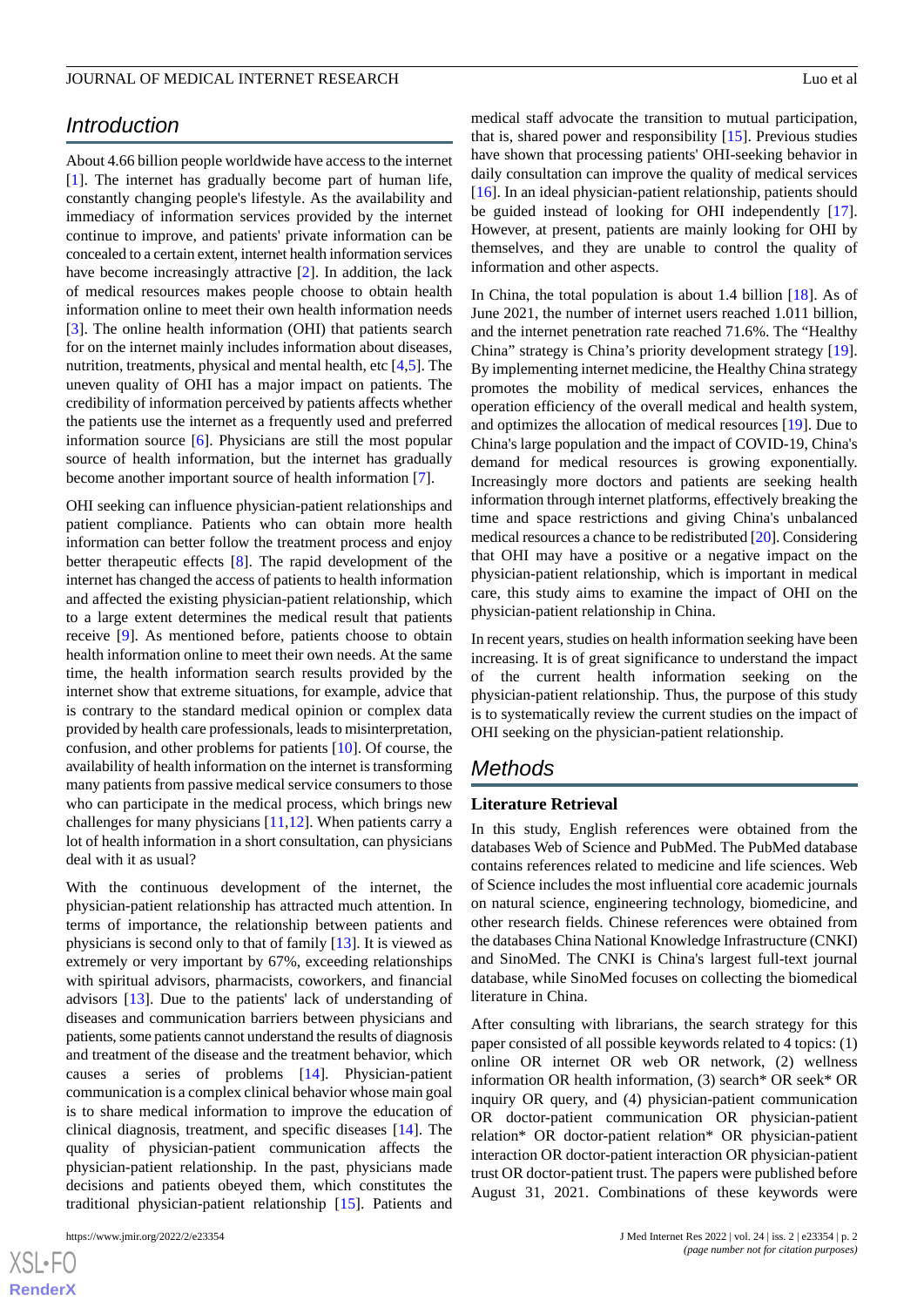searched in the 4 databases to make the literature search as comprehensive as possible. In addition, we searched the PubMed database separately with Medical Subject Headings (MESH). The Mesh terms were "patient-physician relations" and "internet."

This systematic review conforms to the Preferred Reporting Items for Systematic Reviews and Meta-Analyses (PRISMA) statement ([Multimedia Appendix 1\)](#page-15-17).

#### **Inclusion and Exclusion Criteria of Publication Standards**

To make the coverage of this study comprehensive enough, the types of papers included were journal papers, conference papers, and academic dissertations. Paper retrieval covered all regions and languages, but only papers with full text in English or Chinese were retained. Papers involving only OHI-seeking studies or only physician-patient relationship studies were excluded. We also excluded all nonempirical research papers, including reviews, research on websites, and research commentaries. Then, we evaluated the quality of the included papers. We used the Critical Appraisal Skills Programme quality assessment tool for qualitative studies, which comprises 10 questions [\[21\]](#page-16-3) [\(Multimedia Appendix 2](#page-15-18)). We also used a quality assessment tool for quantitative studies that comprises 14 questions customized by Tan et al [[22\]](#page-16-4) ([Multimedia Appendix](#page-15-19) [3\)](#page-15-19). Papers with a quality assessment score lower than 0.7 were excluded.

#### **Paper-Screening Process**

The literature screening in this study was independently carried out by 2 researchers. They screened the titles and abstracts, respectively, and read the full text to extract opinions. We compared the 2 researchers' screening results and the consistency of the extracted views, discussed the discrepancies to ensure the consistency and integrity of results, and used quality assessment tools to assess the quality of the papers. Endnote 20 was used to merge related search results and delete duplicate papers.

#### **Data Extraction and Management**

The research data of papers were independently extracted by 2 researchers according to the predesigned table. It mainly included the following information: country, research design method, sample size, respondents, and conclusion. Where there was ambiguity, the 2 researchers discussed it and reached an agreement.

# *Results*

#### **Characteristics of the Papers**

In this study, we searched the PubMed and Web of Science databases and retrieved 10,303 and 9345 records, respectively, for a total of 19,648 initially searched records and 15,801 (80.42%) exported records that remained after duplication removal using Endnote 20. According to the screening criteria, whether the papers discussed OHI seeking and the physician-patient relationship, 173 (1.09%) papers were included according to the title and abstract for further screening. Through the application of inclusion and exclusion criteria, of these 173 papers, 72 (41.6%) did not involve the impact of the physician-patient relationship; 7 (4%) were reviews; for 9 (5.2%), the original text could not be obtained; 19 (10.9%) did not have health information seeking as the main research object; 13 (7.5%) had full text in languages other than English; 10 (5.8%) were on nonempirical research; and 1 (0.6%) focused on physicians. The screening process is shown in [Figure 1](#page-3-0).

Finally, we included 42 of 173 (24.2%) English papers in the study; see [Table 1](#page-4-0). From the perspective of literature research methods, most of the studies were carried out in the form of questionnaires and interviews, and there were 11 (26%) studies in which research models and hypotheses were first proposed and questionnaires were designed for verification to study the mechanism of OHI seeking affecting the physician-patient relationship from different perspectives [[11](#page-15-10)[,23](#page-16-5)-[32\]](#page-16-6).

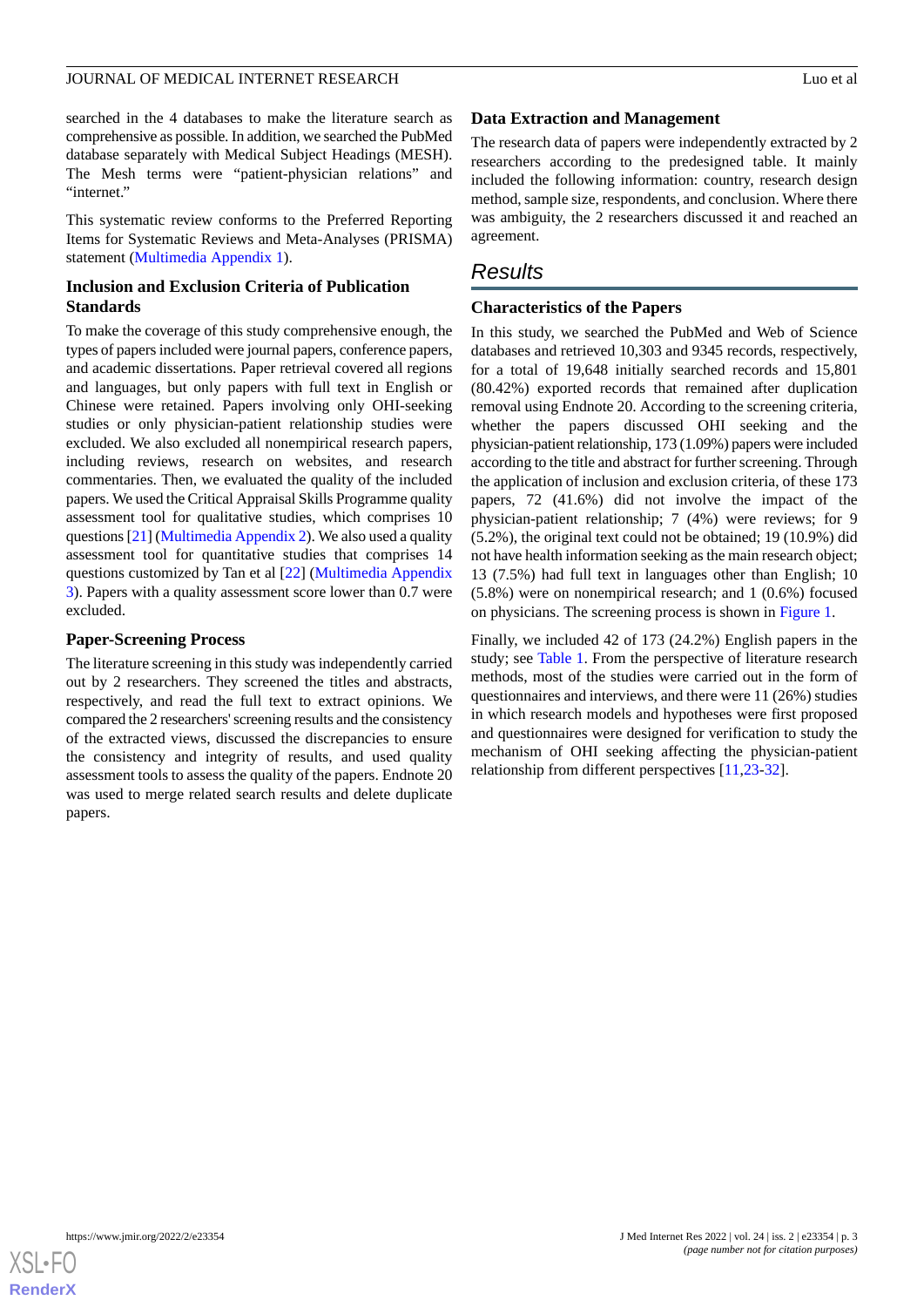<span id="page-3-0"></span>



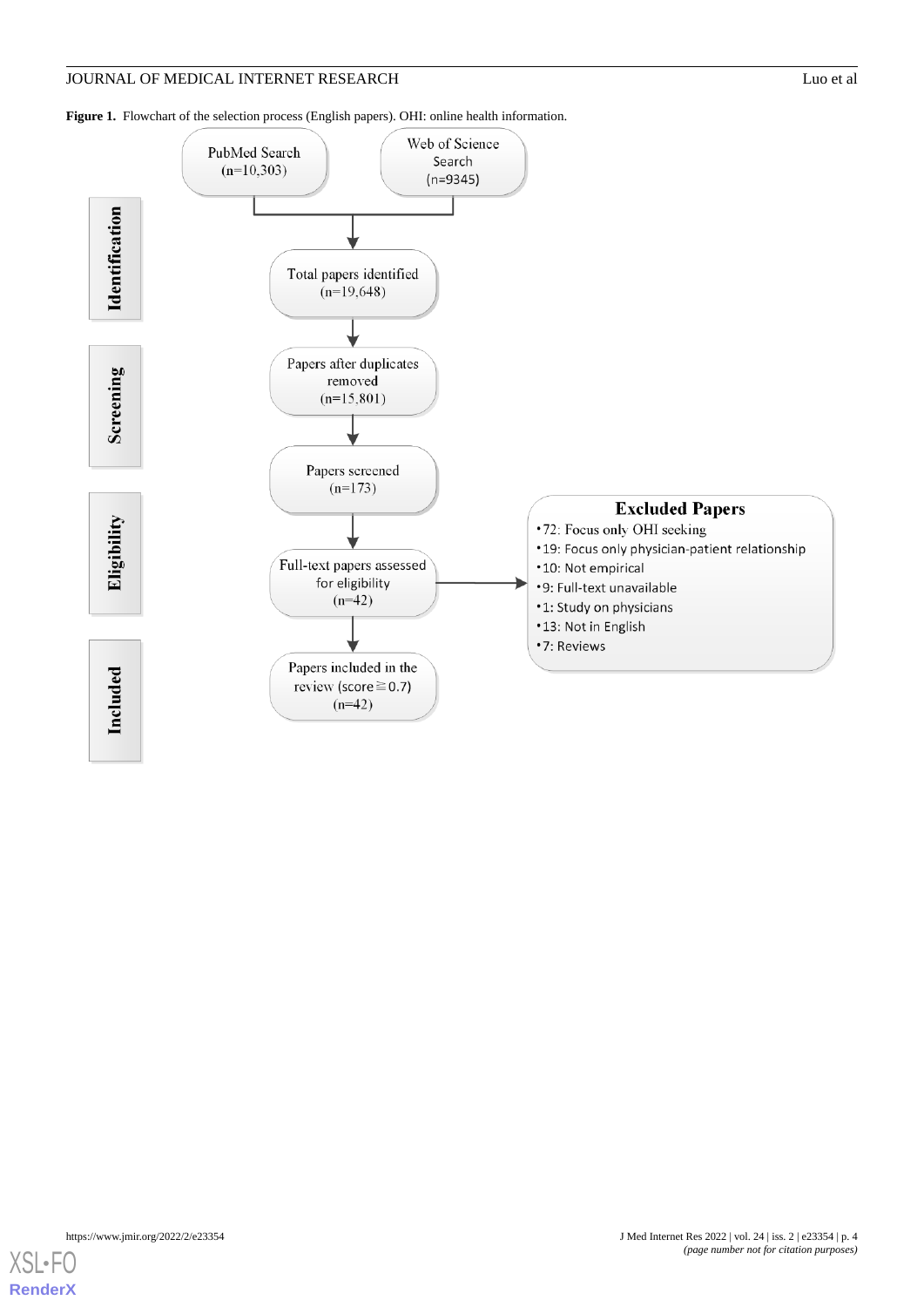# JOURNAL OF MEDICAL INTERNET RESEARCH

<span id="page-4-0"></span>Table 1. Summary of included English papers (n=42).

| ١ſ<br>1 |  |
|---------|--|

| Num-<br>ber  | Ref-<br>er-<br>ence | Country                 | Method                                              | Participants, n                                                                                | Participant charac-<br>teristics                                                           | Factors affect-<br>ing OHI <sup>a</sup> use<br>covered in this<br>paper<br>$(Y=yes/N=no)$ | Impact of<br>OHI seeking<br>on patients<br>covered in<br>this paper<br>$(Y=yes/N=no)$ | OHI seeking af-<br>fects patients'<br>evaluation of<br>physicians cov-<br>ered in this pa-<br>per<br>$(Y=yes/N=no)$ | Discussion of OHI<br>and physician-pa-<br>tient relationship<br>covered in this pa-<br>per $(Y=yes/N=no)$ |
|--------------|---------------------|-------------------------|-----------------------------------------------------|------------------------------------------------------------------------------------------------|--------------------------------------------------------------------------------------------|-------------------------------------------------------------------------------------------|---------------------------------------------------------------------------------------|---------------------------------------------------------------------------------------------------------------------|-----------------------------------------------------------------------------------------------------------|
| $\mathbf{1}$ | $[33]$              | United<br>Kingdom       | Semistruc-<br>tured in-<br>terview                  | 22 (12 [55%]<br>female, 10<br>$[45\%]$ male)                                                   | Adult patients with Y<br>psychosis                                                         |                                                                                           | Y                                                                                     | ${\bf N}$                                                                                                           | $\mathbf Y$                                                                                               |
| 2            | $[7]$               | Austria                 | Email in-<br>terview                                | 562 (332<br>[59.1%] female,<br>230 [40.9%]<br>male)                                            | Internet citizens                                                                          | N                                                                                         | ${\bf N}$                                                                             | ${\bf N}$                                                                                                           | Y                                                                                                         |
| 3            | $[34]$              | United<br>Kingdom       | Survey                                              | 202 (102)<br>[50.5%] female,<br>100 [49.5%]<br>male)                                           | Consecutive adult<br>hematology clinic<br>patients                                         | Y                                                                                         | Y                                                                                     | Y                                                                                                                   | $\mathbf N$                                                                                               |
| 4            | $[35]$              | Austria                 | Semistruc-<br>tured in-<br>terview                  | 26 (12 [46%]<br>female, 14<br>$[54\%]$ male)                                                   | Patients with<br>schizophrenia                                                             | ${\bf N}$                                                                                 | ${\bf N}$                                                                             | $\mathbf Y$                                                                                                         | Y                                                                                                         |
| 5            | [36]                | United<br><b>States</b> | Survey                                              | 154 (98)<br>$[63.6\%]$ female,<br>48 [31.2%]<br>male, 8 [5.2%]<br>missing data)                | Patients at 3 osteo-<br>pathic primary care<br>medical clinics                             | - N                                                                                       | Y                                                                                     | ${\bf N}$                                                                                                           | Y                                                                                                         |
| 6            | $[37]$              | United<br>Kingdom       | Focus<br>group in-<br>terview                       | 34 (12 [35%]<br>female, 22<br>$[65\%]$ male)                                                   | Adult patients with N<br>diabetes mellitus,<br>ischemic heart dis-<br>ease, or hepatitis C |                                                                                           | N                                                                                     | N                                                                                                                   | Y                                                                                                         |
| 7            | $[38]$              | United<br>Kingdom       | Email in-<br>terview                                | 31 (28 [90%]<br>female, 3 [10%]<br>male)                                                       | Health information N<br>seekers                                                            |                                                                                           | Y                                                                                     | ${\bf N}$                                                                                                           | Y                                                                                                         |
| 8            | $[39]$              | Saudi<br>Arabia         | Survey                                              | 431 (181)<br>$[41.9\%]$ female,<br>250 [58.1%]<br>male)                                        | Adult dermatology Y<br>outpatients                                                         |                                                                                           | ${\bf N}$                                                                             | ${\bf N}$                                                                                                           | Y                                                                                                         |
| 9            | $[40]$              | Canada                  | Semistruc-<br>tured in-<br>terview                  | 56 (30 [54%]<br>female, 26<br>$[46\%]$ male)                                                   | Adults aged $\geq 50$<br>years                                                             | ${\bf N}$                                                                                 | Y                                                                                     | ${\bf N}$                                                                                                           | Y                                                                                                         |
| 10           | $[41]$              | United<br><b>States</b> | Survey<br>and<br>semistruc-<br>tured in-<br>terview | 120 (92)<br>[76.6%] female,<br>28 [23.3%]<br>male)                                             | Patients new to the N<br>rheumatology clin-<br>ic                                          |                                                                                           | N                                                                                     | N                                                                                                                   | Y                                                                                                         |
| 11           | [42]                | United<br><b>States</b> | Survey                                              | 70 (42 [60%]<br>recent internet<br>users [RIUs],<br>28 [40%] ever<br>internet users<br>[EIUs]) | Breast cancer pa-<br>tients                                                                | Y                                                                                         | ${\bf N}$                                                                             | ${\bf N}$                                                                                                           | Y                                                                                                         |
| 12           | $[43]$              | United<br><b>States</b> | Survey<br>and<br>semistruc-<br>tured in-<br>terview | 61 (49 [80%]<br>female, 12<br>$[20\%]$ male)                                                   | New patients with N<br>multiple sclerosis                                                  |                                                                                           | ${\bf N}$                                                                             | ${\bf N}$                                                                                                           | Y                                                                                                         |
| 13           | $[25]$              | United<br><b>States</b> | Individu-<br>al and fo-<br>cus group<br>interview   | 20 (11 [55%]<br>female, 9 [45%]<br>male)                                                       | Older adults                                                                               | N                                                                                         | Y                                                                                     | N                                                                                                                   | N                                                                                                         |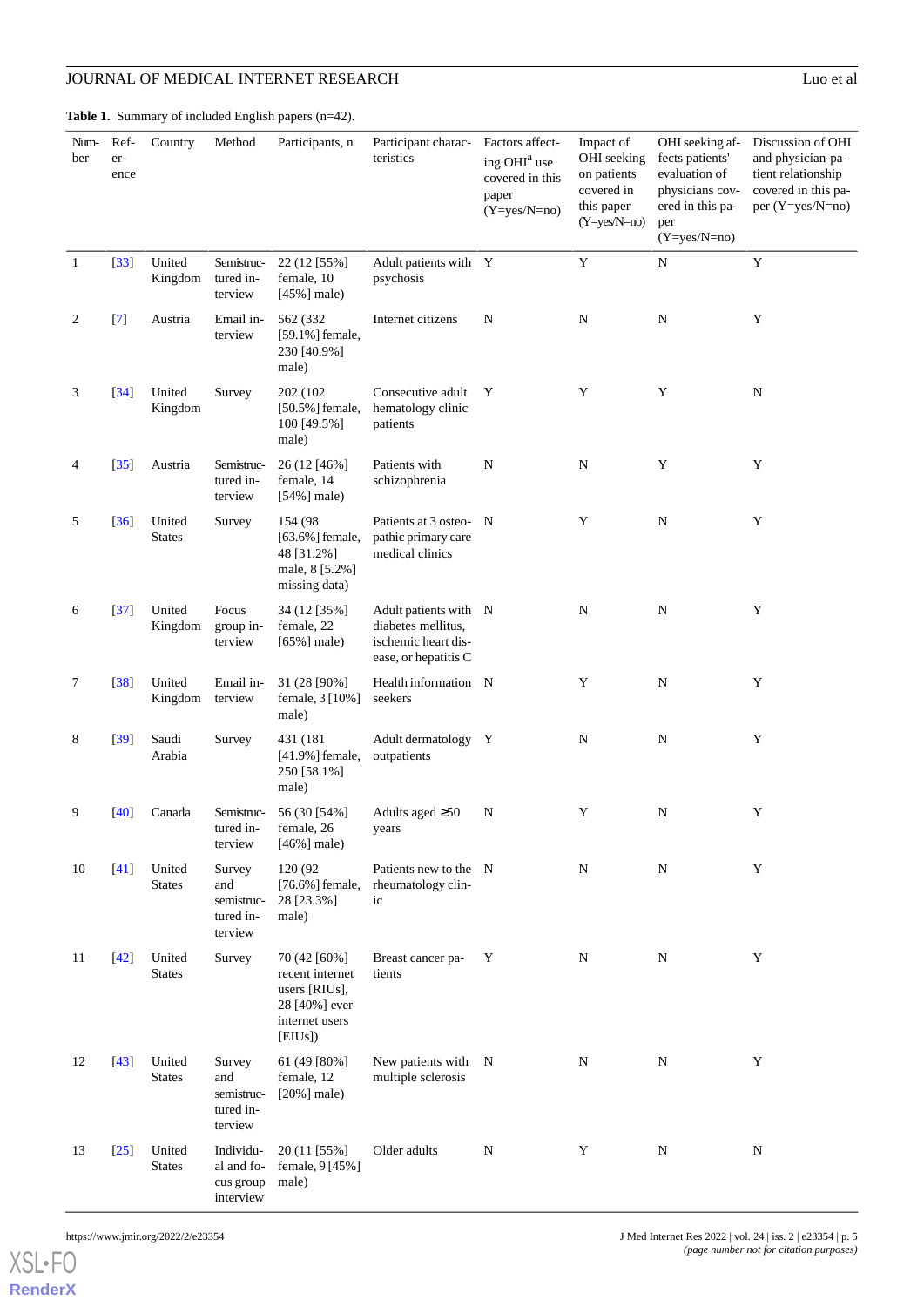| Num-<br>ber | Ref-<br>er-<br>ence | Country                 | Method                                       | Participants, n                                                                                                                | Participant charac- Factors affect-<br>teristics                                                                                                                                                 | ing OHI <sup>a</sup> use<br>covered in this<br>paper<br>$(Y=yes/N=no)$ | Impact of<br>OHI seeking<br>on patients<br>covered in<br>this paper<br>$(Y=yes/N=no)$ | OHI seeking af-<br>fects patients'<br>evaluation of<br>physicians cov-<br>ered in this pa-<br>per<br>$(Y=yes/N=no)$ | Discussion of OHI<br>and physician-pa-<br>tient relationship<br>covered in this pa-<br>per $(Y=yes/N=no)$ |
|-------------|---------------------|-------------------------|----------------------------------------------|--------------------------------------------------------------------------------------------------------------------------------|--------------------------------------------------------------------------------------------------------------------------------------------------------------------------------------------------|------------------------------------------------------------------------|---------------------------------------------------------------------------------------|---------------------------------------------------------------------------------------------------------------------|-----------------------------------------------------------------------------------------------------------|
| 14          | $[44]$              | United<br>Kingdom       | Tele-<br>phone<br>survey                     | 3209 (1765)<br>$[55\%]$ female,<br>1444 [45%]<br>male)                                                                         | A household proba- N<br>bility sample from<br>the 48 contiguous<br>states                                                                                                                        |                                                                        | $\mathbf Y$                                                                           | ${\bf N}$                                                                                                           | $\mathbf Y$                                                                                               |
| 15          | $\left[45\right]$   | United<br>Kingdom       | Semistruc-<br>tured in-<br>terview           | 47 (32 [68%]<br>female, 15<br>$[32\%]$ male)                                                                                   | Patients with con-<br>tact with health<br>services for infor-<br>mation/treatment<br>in relation to hor-<br>mone replacement<br>therapy<br>(HRT)/menopause<br>and Viagra/erectile<br>dysfunction | N                                                                      | $\mathbf N$                                                                           | ${\bf N}$                                                                                                           | Y                                                                                                         |
| 16          | $[46]$              | Australia               | Survey                                       | 93 (44 [47%]<br>female, 49<br>$[53\%]$ male)                                                                                   | Oncology patients N                                                                                                                                                                              |                                                                        | Y                                                                                     | ${\bf N}$                                                                                                           | Y                                                                                                         |
| 17          | $[47]$              | United<br>Kingdom       | Tele-<br>phone<br>survey                     | 15 females (8)<br>[53%] high<br>school certifi-<br>cate, 5 [33%]<br>bachelor's de-<br>gree, 2 [14%]<br>postgraduate<br>degree) | Women faced with N<br>decisions concern-<br>ing menopause and<br><b>HRT</b>                                                                                                                      |                                                                        | Y                                                                                     | ${\bf N}$                                                                                                           | ${\bf N}$                                                                                                 |
| 18          | $[48]$              | Italy                   | Survey                                       | 1039 (704<br>$[67.76\%]$ fe-<br>male, 335<br>$[32.24\%]$ male)                                                                 | Adults aged $\geq$ 18<br>years selected from<br>among parents of<br>public school stu-<br>dents                                                                                                  | Y                                                                      | Y                                                                                     | ${\bf N}$                                                                                                           | N                                                                                                         |
| 19          | $[49]$              | United<br><b>States</b> | Survey                                       | 5075 (3141)<br>$[61.89\%]$ fe-<br>male, 1934<br>$[38.11\%]$ male)                                                              | Participants in the<br><b>Health Information</b><br>National Trends<br>Survey 2007                                                                                                               | Y                                                                      | $\mathbf N$                                                                           | ${\bf N}$                                                                                                           | N                                                                                                         |
| 20          | $\left[50\right]$   | Australia               | Survey                                       | 400 (192 [48%]<br>female, 208<br>$[52\%]$ male)                                                                                | Adult emergency<br>department pa-<br>tients                                                                                                                                                      | Y                                                                      | Y                                                                                     | ${\bf N}$                                                                                                           | $\mathbf N$                                                                                               |
| 21          | $\left[51\right]$   | United<br><b>States</b> | Struc-<br>tured in-<br>person in-<br>terview | 1142 (346)<br>$[30.29\%]$ fe-<br>male, 796<br>$[69.71\%]$ male)                                                                | Adults hospitalized Y<br>for acute coronary<br>syndromes                                                                                                                                         |                                                                        | $\mathbf N$                                                                           | N                                                                                                                   | Y                                                                                                         |
| 22          | [9]                 | Australia               | Interview                                    | 33 males                                                                                                                       | Patients with<br>prostate cancer                                                                                                                                                                 | N                                                                      | Y                                                                                     | ${\bf N}$                                                                                                           | Y                                                                                                         |
| 23          | $[10]$              | Switzer-<br>land        | Semistruc-<br>tured in-<br>terview           | 32 patients (12<br>[38%] female,<br>20 [62%] male)<br>and 20 physi-<br>cians (4 [20%]<br>female, 16<br>$[80\%]$ male)          | Patients and physi- N<br>cians from primary<br>care and medical<br>specialist practices                                                                                                          |                                                                        | Y                                                                                     | ${\bf N}$                                                                                                           | Y                                                                                                         |
| 24          | $\left[52\right]$   | Israel                  | Survey                                       | 138 (83<br>[50.7%] female,<br>54 [39.3%]<br>male)                                                                              | Patients at 10 pri-<br>mary care clinics                                                                                                                                                         | Y                                                                      | Y                                                                                     | ${\bf N}$                                                                                                           | $\mathbf N$                                                                                               |

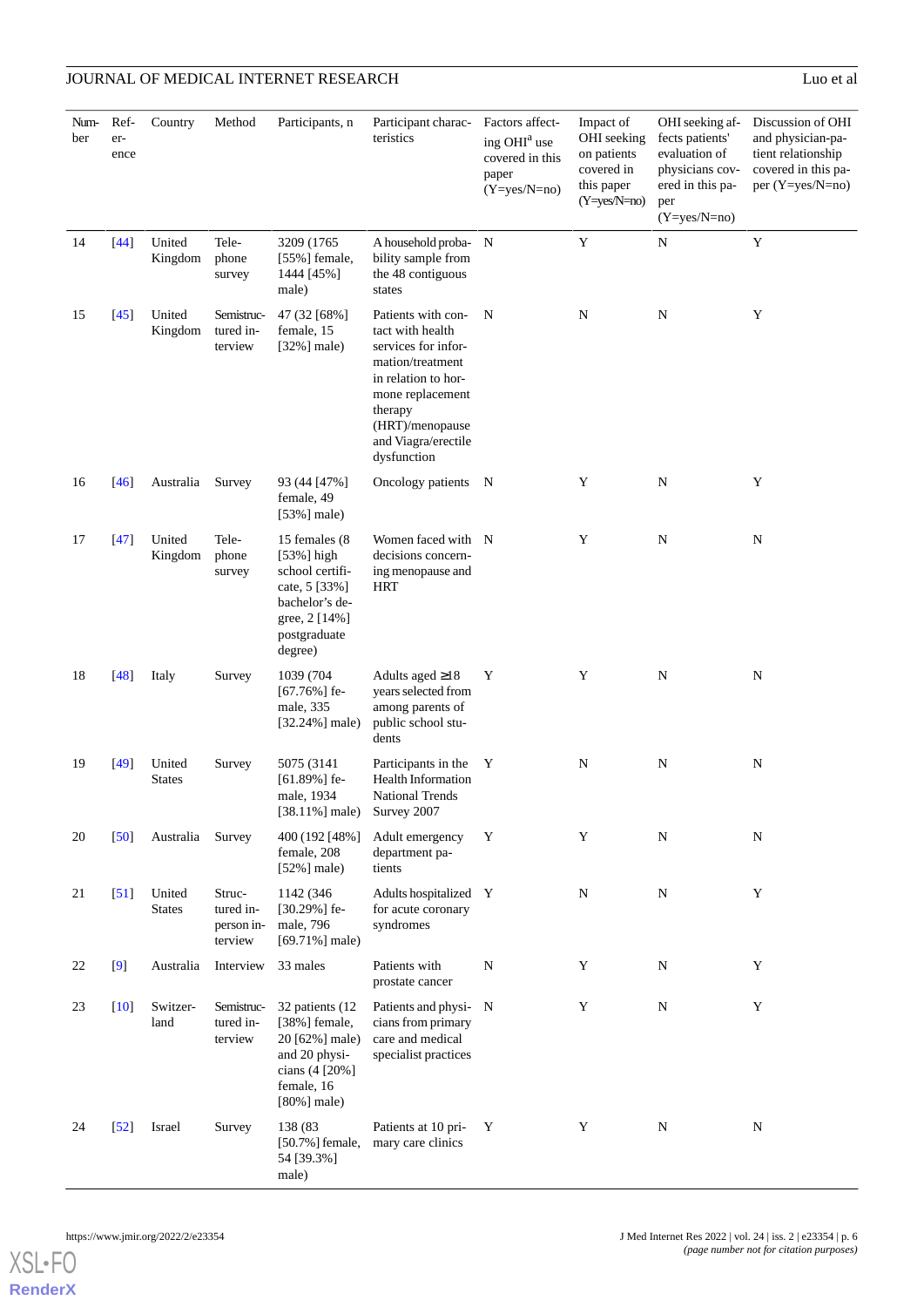| Num-<br>ber | Ref-<br>er-<br>ence  | Country                 | Method                                                 | Participants, n                                                   | Participant charac-<br>teristics                                                                                                   | Factors affect-<br>ing OHI <sup>a</sup> use<br>covered in this<br>paper<br>$(Y=yes/N=no)$ | Impact of<br>OHI seeking<br>on patients<br>covered in<br>this paper<br>$(Y=yes/N=no)$ | OHI seeking af-<br>fects patients'<br>evaluation of<br>physicians cov-<br>ered in this pa-<br>per<br>$(Y=yes/N=no)$ | Discussion of OHI<br>and physician-pa-<br>tient relationship<br>covered in this pa-<br>per (Y=yes/N=no) |
|-------------|----------------------|-------------------------|--------------------------------------------------------|-------------------------------------------------------------------|------------------------------------------------------------------------------------------------------------------------------------|-------------------------------------------------------------------------------------------|---------------------------------------------------------------------------------------|---------------------------------------------------------------------------------------------------------------------|---------------------------------------------------------------------------------------------------------|
| 25          | $[53]$               | United<br><b>States</b> | Tele-<br>phone<br>survey                               | 2010 (1214)<br>$[60.39\%]$ fe-<br>male, 796<br>$[39.61\%]$ male)  | Participants in the<br>Surveying the Dig-<br>ital Future, Year 4,<br>national survey                                               | N                                                                                         | ${\bf N}$                                                                             | Y                                                                                                                   | ${\bf N}$                                                                                               |
| 26          | $\left[54\right]$    | Canada                  | Survey                                                 | 39 (27 [70%]<br>female, 11<br>$[28\%]$ male, 1<br>[2%] unknown)   | Patients with thy-<br>roid cancer attend-<br>ing appointments<br>with radiation on-<br>cologists at 2 ter-<br>tiary cancer centers | N                                                                                         | Y                                                                                     | $\mathbf N$                                                                                                         | Y                                                                                                       |
| 27          | $\lceil 12 \rceil$   | Switzer-<br>land        | Question-<br>naire sur-<br>vey                         | 459 (207<br>$[45.1\%]$ female,<br>252 [54.9%]<br>male)            | 460 patients aged<br>$\geq$ 18 years                                                                                               | Y                                                                                         | N                                                                                     | N                                                                                                                   | Y                                                                                                       |
| 28          | [26]                 | Nether-<br>lands        | Question-<br>naire sur-<br>vey, in-<br>terview         | 90 (31 [34%]<br>female, 59<br>$[66\%]$ male)                      | Patients recently<br>diagnosed with<br>colorectal cancer<br>recruited from 6<br>hospitals in the<br>Netherlands                    | Y                                                                                         | Y                                                                                     | $\mathbf N$                                                                                                         | ${\bf N}$                                                                                               |
| 29          | [55]                 | United<br><b>States</b> | Question-<br>naire sur-<br>vey                         | 30 (15 [50%]<br>female, 15<br>$[50\%]$ male)                      | Consecutive pa-<br>tients presenting<br>for preoperative<br>consults for hernia<br>repair requiring<br>surgical mesh               | Y                                                                                         | Y                                                                                     | $\mathbf N$                                                                                                         | Y                                                                                                       |
| 30          | $\left[56\right]$    | Romania                 | Question-<br>naire sur-<br>vey                         | 485 (242)<br>[49.9%] female,<br>mean age 50.42<br>years)          | <b>Adult</b> patients                                                                                                              | Y                                                                                         | Y                                                                                     | $\mathbf N$                                                                                                         | ${\bf N}$                                                                                               |
| 31          | $\lfloor 11 \rfloor$ | Singa-<br>pore          | Web-<br>based<br>question-<br>naire sur- male)<br>vey  | 423 (209<br>[49.4%] female,<br>214 [50.6%]                        | Internet users                                                                                                                     | Y                                                                                         | ${\bf N}$                                                                             | $\mathbf N$                                                                                                         | Y                                                                                                       |
| 32          | $\left[57\right]$    | Malaysia                | Question-<br>naire sur-<br>vey                         | 381 (239)<br>[62.7%] female,<br>142 [37.3%]<br>male)              | Patients in a hospi-Y<br>tal-based primary<br>care clinic in the<br>University of<br>Malaya Medical<br>Centre                      |                                                                                           | N                                                                                     | N                                                                                                                   | Y                                                                                                       |
| 33          | $\left[58\right]$    | Belgium                 | Qualita-<br>tive<br>semistruc-<br>tured in-<br>terview | 40 (22 [55%]<br>female, 18<br>$[45\%]$ male)                      | Adults between the Y<br>ages of 50 and 64<br>years (middle-aged<br>adults) and 65 and<br>80 years (older<br>adults)                |                                                                                           | ${\bf N}$                                                                             | N                                                                                                                   | Y                                                                                                       |
| 34          | $\left[59\right]$    | China                   | Focus<br>group in-<br>terview                          | 46 (34 [74%]<br>cancer patients,<br>12 [26%] fami-<br>ly members) | Patients with can-<br>cer or their fami-<br>lies                                                                                   | Y                                                                                         | Y                                                                                     | ${\bf N}$                                                                                                           | Y                                                                                                       |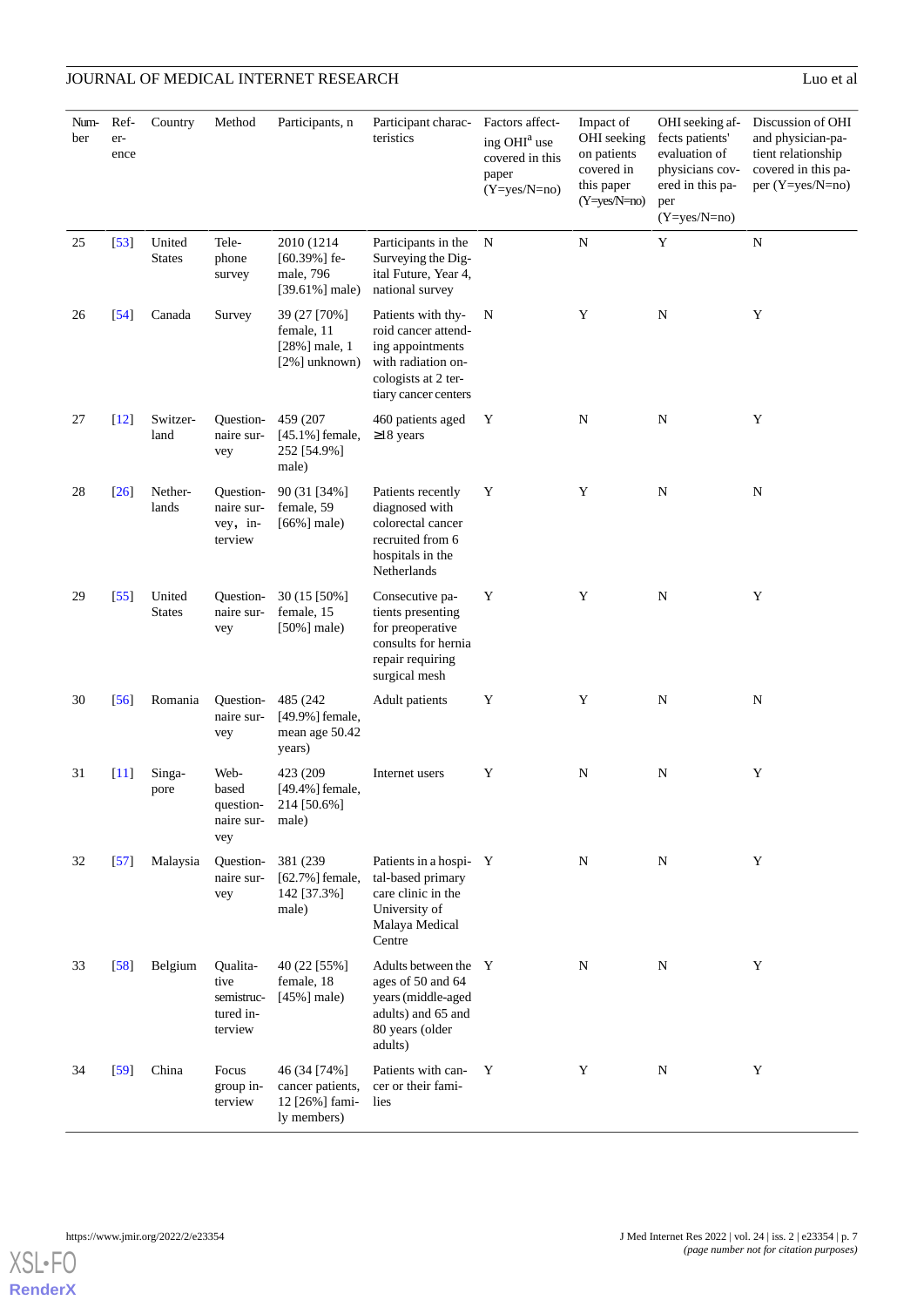#### JOURNAL OF MEDICAL INTERNET RESEARCH Luo et al. Company and the contract of all the contract and the contract of all the contract and the contract of all the contract of all the contract of all the contract of all the cont

| Num-<br>ber | Ref-<br>er-<br>ence | Country      | Method                                          | Participants, n                                                                                              | Participant charac- Factors affect-<br>teristics                                                                                              | ing OHI <sup>a</sup> use<br>covered in this<br>paper<br>$(Y=yes/N=no)$ | Impact of<br>OHI seeking<br>on patients<br>covered in<br>this paper<br>$(Y=yes/N=no)$ | OHI seeking af-<br>fects patients'<br>evaluation of<br>physicians cov-<br>ered in this pa-<br>per<br>$(Y=yes/N=no)$ | Discussion of OHI<br>and physician-pa-<br>tient relationship<br>covered in this pa-<br>per (Y=yes/N=no) |
|-------------|---------------------|--------------|-------------------------------------------------|--------------------------------------------------------------------------------------------------------------|-----------------------------------------------------------------------------------------------------------------------------------------------|------------------------------------------------------------------------|---------------------------------------------------------------------------------------|---------------------------------------------------------------------------------------------------------------------|---------------------------------------------------------------------------------------------------------|
| 35          | $[23]$              | China        | Survey                                          | 668 (320)<br>$[47.9\%]$ preuse<br>internet sam-<br>ples, 348<br>$[52.1\%]$ not-use<br>internet sam-<br>ples) | Internet citizens                                                                                                                             | N                                                                      | Y                                                                                     | N                                                                                                                   | ${\bf N}$                                                                                               |
| 36          | $[24]$              | China        | Survey                                          | 336 (180)<br>$[53.6\%]$ female,<br>156 [46.4%]<br>male)                                                      | Participants who<br>underwent treat-<br>ment with a month                                                                                     | N                                                                      | Y                                                                                     | Y                                                                                                                   | ${\bf N}$                                                                                               |
| 37          | $[27]$              | China        | Web-<br>based<br>question-<br>naire sur-<br>vey | 336 (180<br>[53.6%] female,<br>156 [46.4%]<br>male)                                                          | Chinese individu-<br>als who received<br>treatment in the<br>past month and<br>searched the inter-<br>net for health infor-<br>mation         | N                                                                      | Y                                                                                     | Y                                                                                                                   | ${\bf N}$                                                                                               |
| 38          | $[28]$              | China        | Ouestion-<br>naire sur-<br>vey                  | 316 (194<br>[61.4%] female,<br>122 [38.6%]<br>male)                                                          | OHC <sup>b</sup> users                                                                                                                        | N                                                                      | Y                                                                                     | Y                                                                                                                   | Y                                                                                                       |
| 39          | $[29]$              | China        | Web-<br>based<br>question-<br>naire sur-<br>vey | 280 (114<br>$[40.7\%]$ female,<br>166 [59.3%]<br>male)                                                       | Patients who visit- N<br>ed the hospital<br>within the past half<br>year or who are<br>visiting the doctor<br>for the first time.             |                                                                        | Y                                                                                     | Y                                                                                                                   | ${\bf N}$                                                                                               |
| 40          | [60]                | Hong<br>Kong | Question-<br>naire sur-<br>vey                  | 1179 (717<br>$[60.81\%]$ fe-<br>male, 462<br>$[39.19\%]$ male)                                               | Patients attending<br>the primary care<br>clinic of a universi-<br>ty in Hong Kong                                                            | Y                                                                      | Y                                                                                     | $\mathbf N$                                                                                                         | Y                                                                                                       |
| 41          | $\left[31\right]$   | China        | Question-<br>naire sur-<br>vey                  | 446 (224)<br>[50.2%] female,<br>222 [49.8%]<br>male)                                                         | Patients in Tongji<br>Hospital in Wuhan<br>and the Huazhong<br>University of Sci-<br>ence and Technolo-<br>gy hospital                        | N                                                                      | Y                                                                                     | Y                                                                                                                   | N                                                                                                       |
| 42          | $[30]$              | China        | Online<br>survey                                | 336 (180<br>[53.6%] female,<br>156 [46.4%]<br>male)                                                          | Chinese individu-<br>als who have expe-<br>rience seeking<br>health information<br>and going to hospi-<br>tals within the pre-<br>vious month | Y                                                                      | N                                                                                     | $\mathbf N$                                                                                                         | ${\bf N}$                                                                                               |

<sup>a</sup>OHI: online health information.

<sup>b</sup>OHC: online health community.

With searching in the CNKI and SinoMed, there were 5440 initially searched papers, of which 5219 (95.94%) exported papers in Chinese remained after duplication removal using Endnote 20. Of these, 88 (1.69%) papers were included according to the title and abstract for further screening. Through the application of inclusion and exclusion criteria, of these 88 papers, 54 (61%) did not involve the impact of the

[XSL](http://www.w3.org/Style/XSL)•FO **[RenderX](http://www.renderx.com/)** physician-patient relationship; 10 (11%) did not have health information seeking as the main research object; 7 (8%) were on nonempirical research; for 3 (3%), the original text could not be obtained; and 1 (1%) focused on physicians. The screening process is shown in [Figure 2](#page-8-0). All 13 (15%) papers met the quality rating except for 2 (15%). Finally, 11 of 88 (13%) Chinese papers were included in this study; see [Table 2](#page-9-0).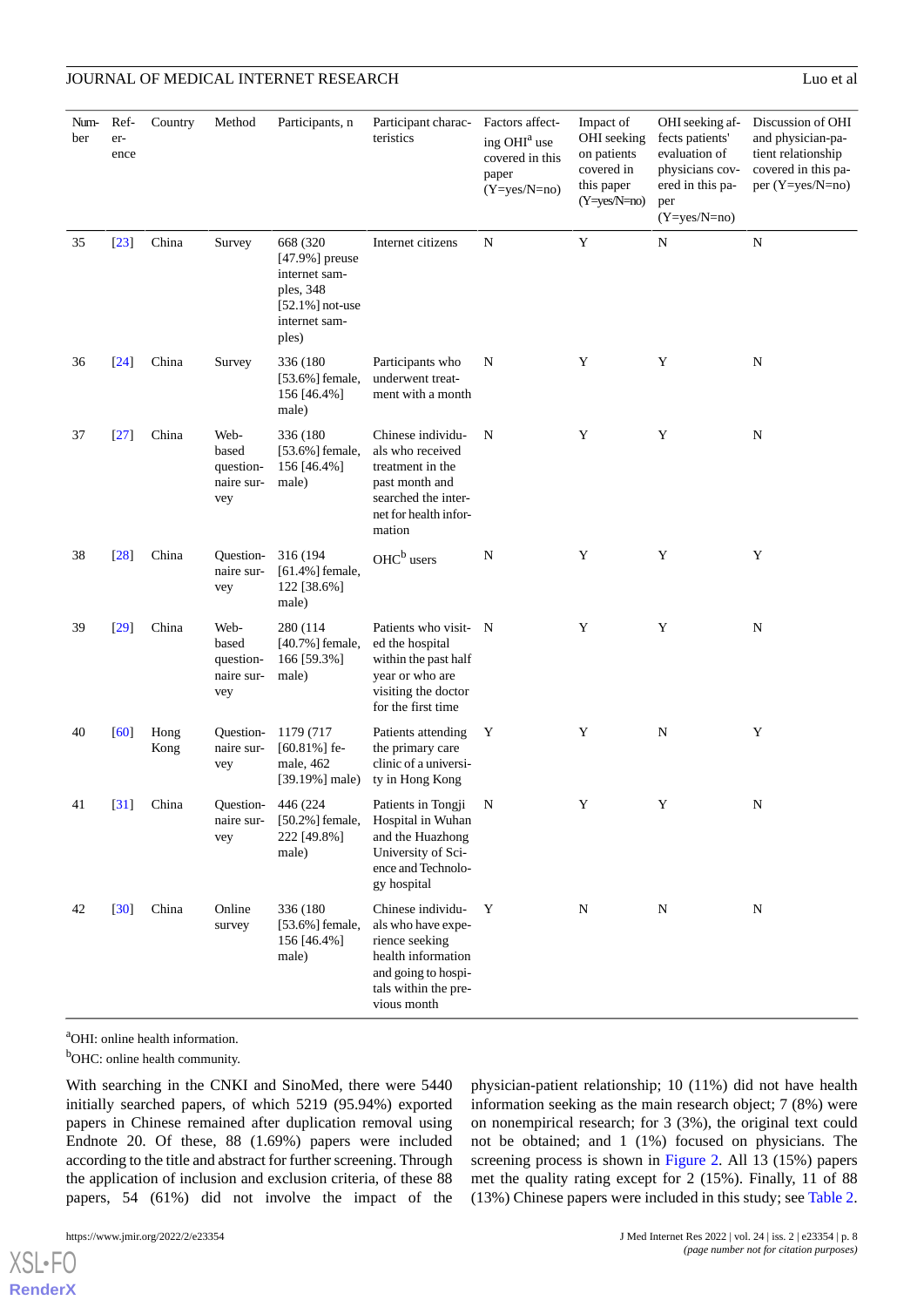#### JOURNAL OF MEDICAL INTERNET RESEARCH Luo et al. Company and the contract of all the contract and the contract of all the contract and the contract of all the contract of all the contract of all the contract of all the cont

The conclusions of these papers were divided into 5 themes: (1) factors that affect patients' use of OHI, (2) the impact of OHI on patients, (3) OHI seeking affecting patients' evaluation of physicians, (4) discussion with physicians about OHI affecting the physician-patient relationship, and (5) the impact

of OHI seeking on the physician-patient relationship, including positive effects, negative effects, and neutral views ([Table 3\)](#page-11-0). The neutral view refers to no significant effect or both positive and negative effects.

<span id="page-8-0"></span>



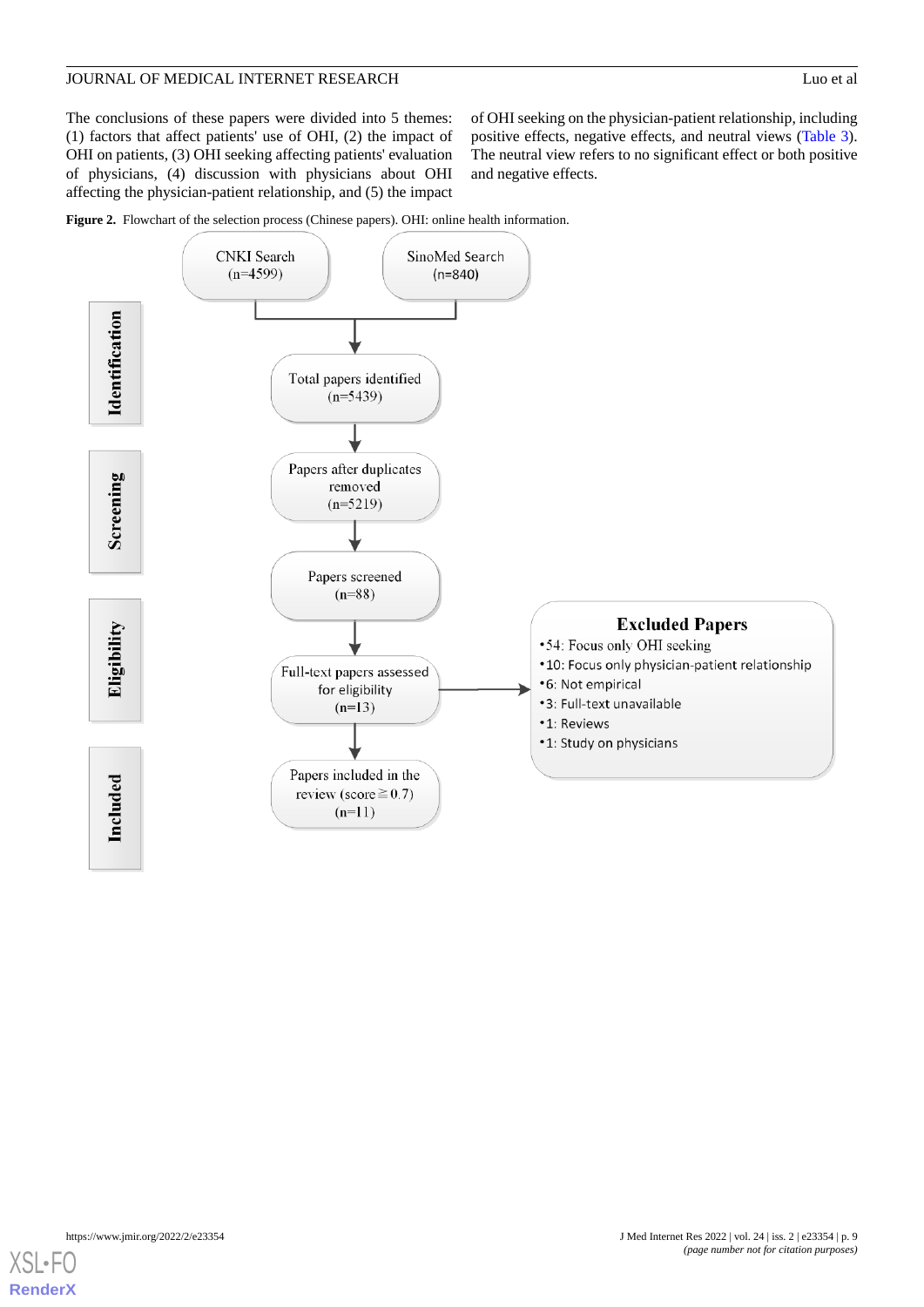Country Method Participants, n

<span id="page-9-0"></span>Table 2. Summary of included Chinese papers (n=11).

erence

Number

| Participant charac-<br>teristics | Factors affect-<br>ing OHI <sup>a</sup> use<br>covered in this<br>paper<br>$(Y=yes/N=no)$ | Impact of<br>OHI seeking<br>on patients<br>covered in<br>this paper<br>$(Y=ves/N=no)$ | OHI seeking af-<br>fects patients'<br>evaluation of<br>physicians cov-<br>ered in this pa-<br>per<br>$(Y=ves/N=no)$ | Discussion of OHI<br>and physician-pa-<br>tient relationship<br>covered in this pa-<br>per $(Y=yes/N=no)$ |
|----------------------------------|-------------------------------------------------------------------------------------------|---------------------------------------------------------------------------------------|---------------------------------------------------------------------------------------------------------------------|-----------------------------------------------------------------------------------------------------------|
| Outpatients with                 | N                                                                                         | N                                                                                     | N                                                                                                                   |                                                                                                           |

|              |                    |       |                                                                              |                                                                                                                                                |                                                       | $(1 - y \cos 1 - \cos 1)$ | $(Y=yes/N=no)$ | per<br>$(Y=yes/N=no)$ |             |
|--------------|--------------------|-------|------------------------------------------------------------------------------|------------------------------------------------------------------------------------------------------------------------------------------------|-------------------------------------------------------|---------------------------|----------------|-----------------------|-------------|
| $\mathbf{1}$ | [61]               | China | Survey                                                                       | 179 (85<br>[47.5%] female,<br>94 [52.5%]<br>male)                                                                                              | Outpatients with<br>chronic diseases                  | $\mathbf N$               | ${\bf N}$      | ${\bf N}$             | Y           |
| 2            | $[62]$             | China | Survey,<br>interview                                                         | 467 (277<br>[59.3%] female,<br>190 [40.7%]<br>male)                                                                                            | Chinese citizens                                      | Y                         | ${\bf N}$      | $\mathbf N$           | ${\bf N}$   |
| 3            | $[63]$             | China | Survey                                                                       | 446 (224<br>$[50.2\%]$ female,<br>222 [49.8%]<br>male)                                                                                         | Health information N<br>seekers                       |                           | Y              | $\mathbf N$           | $\mathbf N$ |
| 4            | $[64]$             | China | Survey                                                                       | 951 patients<br>$(495 [52.1\%])$<br>female, 456<br>$[47.9\%]$ male)<br>and 888 physi-<br>cians (348<br>[39.2%] female,<br>540 [60.8%]<br>male) | Patients over 18<br>and doctors in each<br>department | Y                         | $\mathbf N$    | Y                     | $\mathbf N$ |
| 5            | $[65]$             | China | Survey                                                                       | 1232 (611)<br>[49.59%] users<br>of OHI, 621<br>$[50.41\%]$ non-<br>users of OHI)                                                               | Chinese netizens                                      | N                         | Y              | Y                     | Y           |
| 6            | $[66]$             | China | China<br>Family<br>Panel<br><b>Studies</b><br>(CFPS)<br>data                 | 29,647 (14,815<br>[49.97%] fe-<br>male, 14,832<br>$[50.03\%]$ male)                                                                            | Chinese citizens                                      | Y                         | $\mathbf N$    | Y                     | $\mathbf N$ |
| 7            | $\lceil 67 \rceil$ | China | 2013 Chi-<br>nese So-<br>cial Sur-<br>vey data                               | 10,206 (2073)<br>$[20.31\%]$ neti-<br>zens, 4654<br>$[45.6\%]$ nonneti-<br>zens, and 3479<br>[34.09%] miss-<br>ing data)                       | Chinese citizens                                      | Y                         | ${\bf N}$      | Y                     | $\mathbf N$ |
| 8            | $[68]$             | China | Survey                                                                       | 336 (180<br>[53.6%] female,<br>156 [46.4%]<br>male)                                                                                            | ChunYu Doctors<br>website users                       | $\mathbf N$               | ${\bf N}$      | Y                     | $\mathbf N$ |
| 9            | $[69]$             | China | 2018 CF-<br>PS adult<br>question-<br>naire data male)                        | 25,015 (13,083)<br>[52.3%] female,<br>11,932 [47.7%]                                                                                           | Chinese citizens                                      | Y                         | $\mathbf N$    | N                     | ${\bf N}$   |
| 10           | [70]               | China | 2011 and<br>2012 Chi-<br>nese Gen-<br>eral So-<br>cial Sur-<br>vey<br>(CGSS) | 5546 (in 2021)<br>and 5797 (in<br>2012)                                                                                                        | Chinese citizens                                      | Y                         | $\mathbf N$    | Y                     | N           |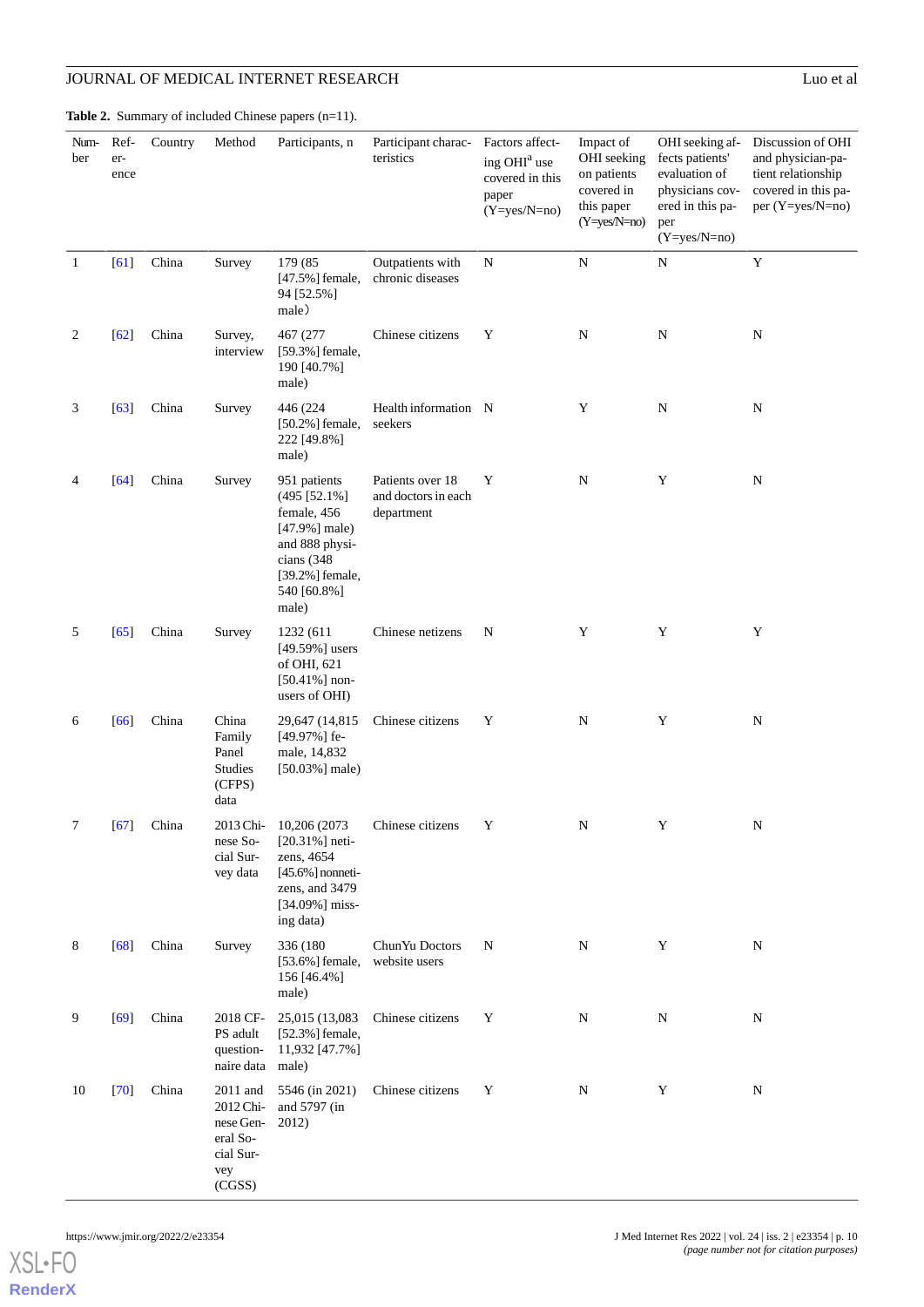| Num-<br>ber | Ref-<br>er-<br>ence | Country | Method                         | Participants, n                                         | Participant charac-<br>teristics | Factors affect-<br>ing $OHIa$ use<br>covered in this<br>paper<br>$(Y=ves/N=no)$ | Impact of<br>OHI seeking<br>on patients<br>covered in<br>this paper<br>$(Y=ves/N=no)$ | OHI seeking af-<br>fects patients'<br>evaluation of<br>physicians cov-<br>ered in this pa-<br>per<br>$(Y=ves/N=no)$ | Discussion of OHI<br>and physician-pa-<br>tient relationship<br>covered in this pa-<br>per $(Y=yes/N=no)$ |
|-------------|---------------------|---------|--------------------------------|---------------------------------------------------------|----------------------------------|---------------------------------------------------------------------------------|---------------------------------------------------------------------------------------|---------------------------------------------------------------------------------------------------------------------|-----------------------------------------------------------------------------------------------------------|
| 11          | [32]                | China   | Ouestion-<br>naire sur-<br>vey | 464 (241)<br>$[51.9\%]$ female,<br>253 [48.1%]<br>male) | Chinese citizens                 | Y                                                                               | Y                                                                                     | Y                                                                                                                   | N                                                                                                         |

<sup>a</sup>OHI: online health information.

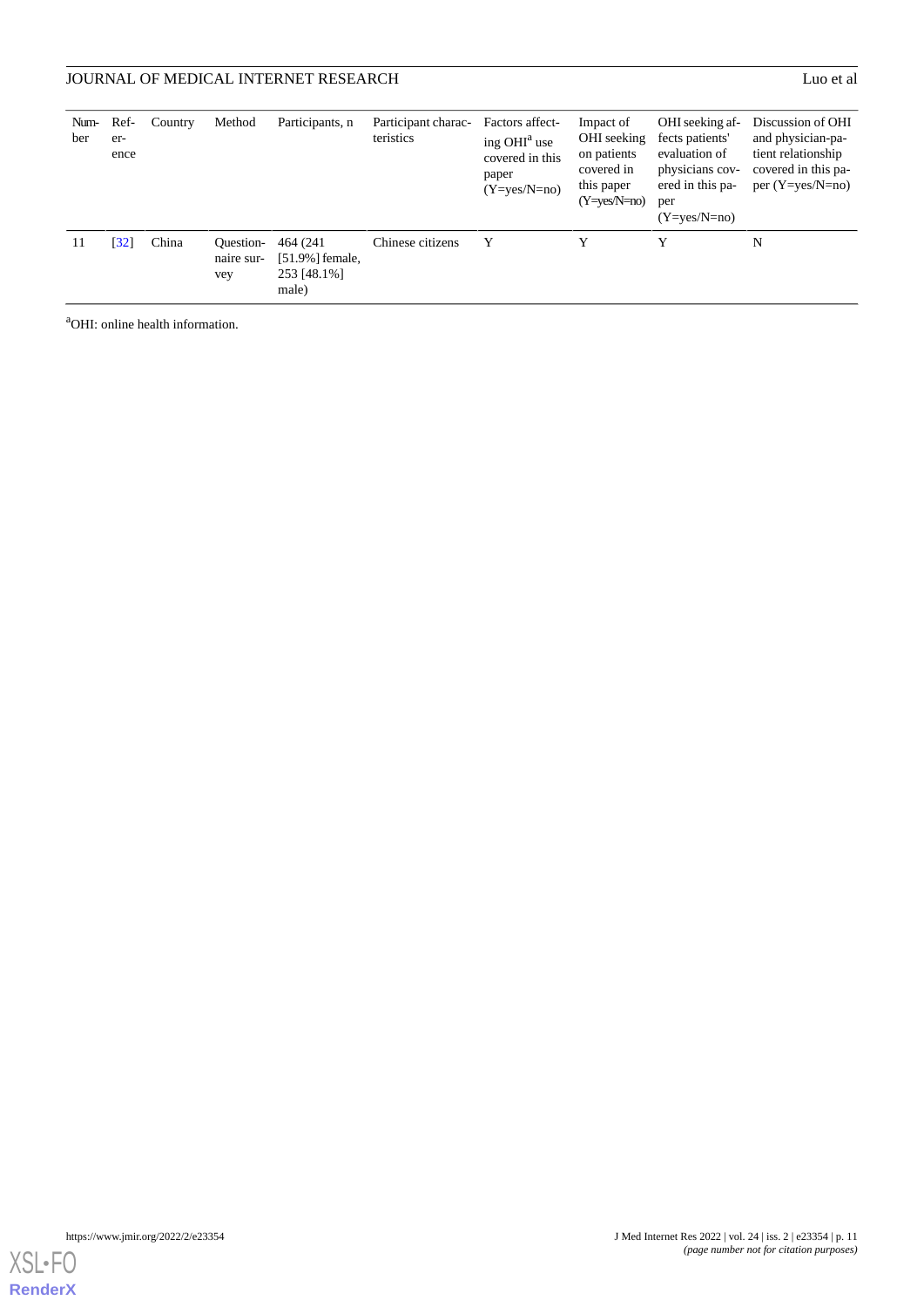#### <span id="page-11-0"></span>Table 3. OHI<sup>a</sup> seeking affects physician-patient relationships.

| Number       | Reference | Country              | Impact of OHI seeking on physician-patient relationship  |                                                       |                                                        |
|--------------|-----------|----------------------|----------------------------------------------------------|-------------------------------------------------------|--------------------------------------------------------|
|              |           |                      | Positive effects covered in<br>this paper $(Y=yes/N=no)$ | Neutral views covered in<br>this paper $(Y=yes/N=no)$ | Negative effects covered in<br>this paper (Y=yes/N=no) |
| $\mathbf{1}$ | $[33]$    | United Kingdom       | $\mathbf Y$                                              | ${\bf N}$                                             | ${\bf N}$                                              |
| 2            | $[7]$     | Austria              | ${\bf N}$                                                | $\mathbf Y$                                           | ${\bf N}$                                              |
| 3            | $[34]$    | United Kingdom       | Y                                                        | ${\bf N}$                                             | ${\bf N}$                                              |
| 4            | $[35]$    | Austria              | $\mathbf Y$                                              | ${\bf N}$                                             | ${\bf N}$                                              |
| 5            | $[36]$    | <b>United States</b> | Y                                                        | ${\bf N}$                                             | ${\bf N}$                                              |
| 6            | $[37]$    | United Kingdom       | $\mathbf Y$                                              | ${\bf N}$                                             | ${\bf N}$                                              |
| 7            | $[38]$    | United Kingdom       | $\mathbf Y$                                              | ${\bf N}$                                             | ${\bf N}$                                              |
| 8            | $[39]$    | Saudi Arabia         | $\mathbf Y$                                              | ${\bf N}$                                             | ${\bf N}$                                              |
| 9            | $[40]$    | Canada               | ${\bf N}$                                                | $\mathbf Y$                                           | ${\bf N}$                                              |
| 10           | $[41]$    | <b>United States</b> | ${\bf N}$                                                | Y                                                     | ${\bf N}$                                              |
| 11           | $[42]$    | <b>United States</b> | ${\bf N}$                                                | $\mathbf Y$                                           | ${\bf N}$                                              |
| 12           | $[43]$    | <b>United States</b> | ${\bf N}$                                                | $\mathbf Y$                                           | ${\bf N}$                                              |
| 13           | $[25]$    | <b>United States</b> | Y                                                        | ${\bf N}$                                             | ${\bf N}$                                              |
| 14           | $[44]$    | United Kingdom       | $\mathbf Y$                                              | ${\bf N}$                                             | ${\bf N}$                                              |
| 15           | $[45]$    | United Kingdom       | ${\bf N}$                                                | Y                                                     | ${\bf N}$                                              |
| 16           | $[46]$    | Australia            | $\mathbf Y$                                              | ${\bf N}$                                             | ${\bf N}$                                              |
| 17           | $[47]$    | United Kingdom       | $\mathbf Y$                                              | ${\bf N}$                                             | ${\bf N}$                                              |
| 18           | $[48]$    | Italy                | $\mathbf Y$                                              | ${\bf N}$                                             | ${\bf N}$                                              |
| 19           | $[49]$    | <b>United States</b> | ${\bf N}$                                                | $\mathbf Y$                                           | ${\bf N}$                                              |
| 20           | $[50]$    | Australia            | Y                                                        | ${\bf N}$                                             | ${\bf N}$                                              |
| 21           | $[51]$    | <b>United States</b> | Y                                                        | ${\bf N}$                                             | ${\bf N}$                                              |
| 22           | [9]       | Australia            | ${\bf N}$                                                | $\mathbf Y$                                           | ${\bf N}$                                              |
| 23           | $[10]$    | Switzerland          | ${\bf N}$                                                | Y                                                     | ${\bf N}$                                              |
| 24           | $[52]$    | Israel               | $\mathbf Y$                                              | ${\bf N}$                                             | ${\bf N}$                                              |
| 25           | $[53]$    | <b>United States</b> | Y                                                        | ${\bf N}$                                             | ${\bf N}$                                              |
| 26           | $[54]$    | Canada               | ${\bf N}$                                                | $\mathbf Y$                                           | ${\bf N}$                                              |
| 27           | $[12]$    | Switzerland          | ${\bf N}$                                                | $\mathbf Y$                                           | ${\bf N}$                                              |
| 28           | $[26]$    | Netherlands          | ${\bf N}$                                                | $\mathbf Y$                                           | ${\bf N}$                                              |
| 29           | $[55]$    | <b>United States</b> | ${\bf N}$                                                | ${\bf N}$                                             | $\mathbf Y$                                            |
| 30           | $[56]$    | Romania              | Y                                                        | ${\bf N}$                                             | ${\bf N}$                                              |
| 31           | $[11]$    | Singapore            | $\mathbf Y$                                              | ${\bf N}$                                             | ${\bf N}$                                              |
| $32\,$       | $[57]$    | Malaysia             | ${\bf N}$                                                | ${\bf N}$                                             | $\mathbf Y$                                            |
| 33           | $[58]$    | Belgium              | $\mathbf Y$                                              | ${\bf N}$                                             | ${\bf N}$                                              |
| 34           | $[59]$    | China                | $\mathbf Y$                                              | ${\bf N}$                                             | ${\bf N}$                                              |
| $35\,$       | $[23]$    | China                | ${\bf N}$                                                | $\mathbf Y$                                           | ${\bf N}$                                              |
| 36           | $[24]$    | China                | $\mathbf Y$                                              | ${\bf N}$                                             | ${\bf N}$                                              |
| 37           | $[27]$    | China                | $\mathbf Y$                                              | ${\bf N}$                                             | ${\bf N}$                                              |
| 38           | $[28]$    | China                | $\mathbf Y$                                              | ${\bf N}$                                             | ${\bf N}$                                              |
| 39           | $[29]$    | China                | $\mathbf Y$                                              | ${\bf N}$                                             | ${\bf N}$                                              |
| 40           | [60]      | China                | ${\bf N}$                                                | ${\bf N}$                                             | $\mathbf Y$                                            |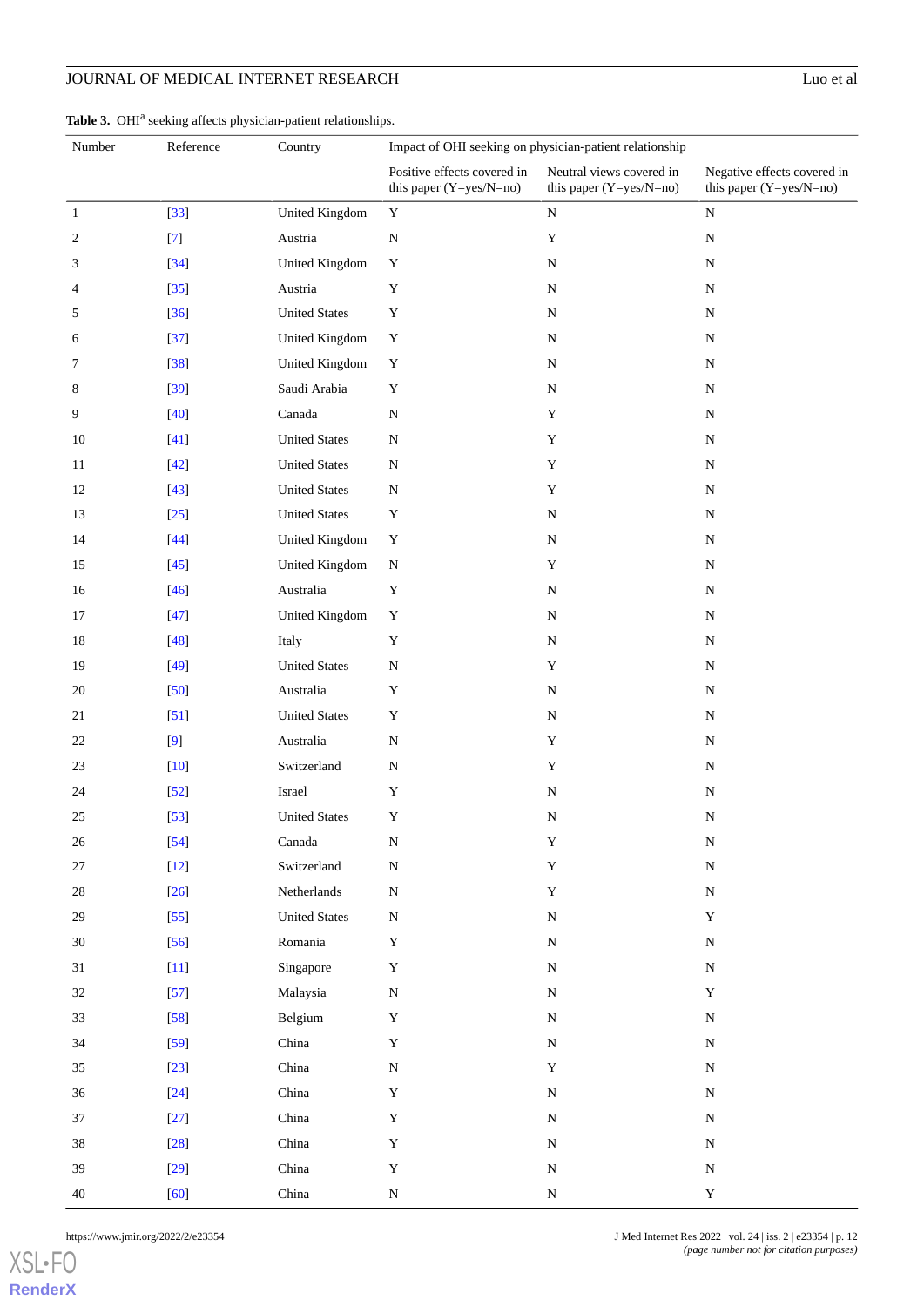| Number | Reference | Country | Impact of OHI seeking on physician-patient relationship  |                                                       |                                                          |  |  |
|--------|-----------|---------|----------------------------------------------------------|-------------------------------------------------------|----------------------------------------------------------|--|--|
|        |           |         | Positive effects covered in<br>this paper $(Y=yes/N=no)$ | Neutral views covered in<br>this paper $(Y=yes/N=no)$ | Negative effects covered in<br>this paper $(Y=yes/N=no)$ |  |  |
| 41     | $[31]$    | China   | Y                                                        | $\mathbf N$                                           | N                                                        |  |  |
| 42     | $[30]$    | China   | Y                                                        | N                                                     | N                                                        |  |  |
| 43     | [61]      | China   | Y                                                        | N                                                     | N                                                        |  |  |
| 44     | [62]      | China   | N                                                        | N                                                     | Y                                                        |  |  |
| 45     | $[63]$    | China   | N                                                        | Y                                                     | $\mathbf N$                                              |  |  |
| 46     | $[64]$    | China   | Y                                                        | N                                                     | N                                                        |  |  |
| 47     | [65]      | China   | Y                                                        | N                                                     | $\mathbf N$                                              |  |  |
| 48     | $[66]$    | China   | N                                                        | N                                                     | Y                                                        |  |  |
| 49     | $[67]$    | China   | $\mathbf N$                                              | N                                                     | Y                                                        |  |  |
| 50     | [68]      | China   | Y                                                        | N                                                     | $\mathbf N$                                              |  |  |
| 51     | [69]      | China   | N                                                        | N                                                     | Y                                                        |  |  |
| 52     | $[70]$    | China   | N                                                        | N                                                     | Y                                                        |  |  |
| 53     | $[32]$    | China   | Y                                                        | $\mathbf N$                                           | $\mathbf N$                                              |  |  |

<sup>a</sup>OHI: online health information.

#### **Factors Affecting the Use of OHI**

Studies show that education level, income, gender, age, health literacy, culture, and other factors can affect people's use of OHI [\[12](#page-15-11),[26](#page-16-15)[,33](#page-16-7),[34](#page-16-8)[,39](#page-16-13),[42](#page-17-2)[,49](#page-17-9),[51](#page-17-11)[,56](#page-17-16)]. Five papers showed that users with high education level and high income are more willing to use OHI  $[12,33,34,39,42,62]$  $[12,33,34,39,42,62]$  $[12,33,34,39,42,62]$  $[12,33,34,39,42,62]$  $[12,33,34,39,42,62]$  $[12,33,34,39,42,62]$  $[12,33,34,39,42,62]$  $[12,33,34,39,42,62]$  $[12,33,34,39,42,62]$ . This population has relatively high health literacy and can better deal with OHI. Patients with difficulties in understanding health information are less likely to ask questions or seek guidance during consultation. Gantenbein et al [[12\]](#page-15-11) found that women are more willing to conduct OHI searches, while Aref-Adib et al [\[33](#page-16-7)] found that young male psychiatric patients are more likely to discuss health information with their physicians. De Looper et al [[26\]](#page-16-15) and Drug et al [[56\]](#page-17-16) found that younger patients engage more in OHIS, but Waring et al [\[51](#page-17-11)] did not observe the age difference possibly because the large age-grouping scope could not reflect the difference between the elderly and the young. In addition to personal factors, Chiu et al [[59\]](#page-17-19) found that the cultural environment of patients may also affect the communication on health factors. In a hierarchical culture of patients and physicians, patients are unwilling to ask questions for fear that the physicians would be unhappy. Instead, they choose to listen to the advice of physicians [[59\]](#page-17-19). In this paper, we only included papers studying the relationship between physicians and patients; however, maybe many other factors also affect the use of OHI by patients.

#### **Impact of OHI Seeking on Patients**

Several studies have shown that OHI can enhance the communication ability and decision-making ability of patients. The study conducted by Iverson et al [\[36](#page-16-10)] showed that 46% of patients said they would change their health-related behaviors after searching for health information online. After searching the health information online, patients have a certain understanding of their own health status and disease treatment

 $XS$ -FO **[RenderX](http://www.renderx.com/)** and can better understand the medical terms used by physicians when talking with them [[25](#page-16-14)[,38](#page-16-12),[59\]](#page-17-19). Murray et al [\[44](#page-17-4)] showed that people who discuss health information with physicians often have higher self-assessment ability to assess their own health. Liang et al [\[61](#page-18-0)] showed that patients who think that OHI is important and helpful to health decision making are more inclined to think that it will be beneficial to the physician-patient relationship.

However, some patients may show some negative effects after OHI query. Aref-Adib et al [\[33](#page-16-7)] found that some patients may have concerns over what they read and that they change medication adherence and behavior without communication with the physicians. Another concern raised by OHI seeking is related to the quality of OHI, such as the credibility and limitations of information [\[40](#page-17-0)]. OHI will affect patients'decision making, but patients still regard physicians as the main source of health information [\[47](#page-17-7)]. Due to the uneven quality of OHI and the lack of quality control, in addition to patients lacking medical information literacy, the judgments made by patients based on OHI are generally unscientific and difficult to be recognized by doctors, which may have a negative impact on the physician-patient relationship [[62\]](#page-18-1).

#### **OHI Seeking Affects Patients' Evaluation of Physicians**

The impact of OHI is mainly reflected in patients' trust in and satisfaction with physicians [\[42](#page-17-2)]. Patients' satisfaction with physicians is composed of many factors, among which the the main influencing factors are related to the actual communication between patients and physicians [[23\]](#page-16-5). However, most patients are afraid to challenge their doctors, so they are reluctant to discuss their OHI [[41\]](#page-17-1). Patients' satisfaction with OHI has a direct and positive impact on psychological safety [[34\]](#page-16-8), while psychological safety might have a direct and positive impact on patients' trust in physicians [\[24](#page-16-16)]. When patients use the network health community, the trust relationship among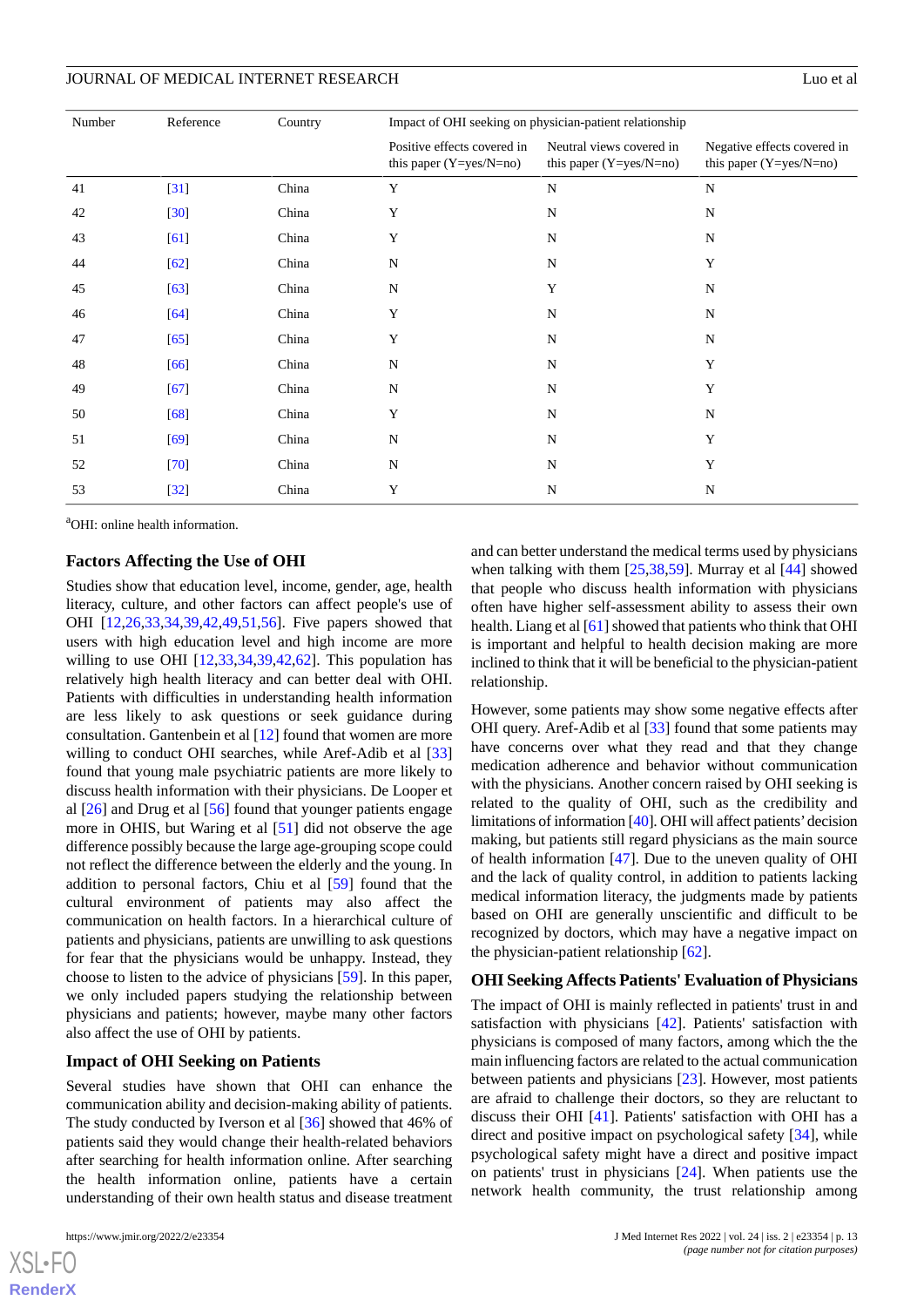community members also affects patients' trust in and satisfaction with physicians [\[71](#page-18-10)]. Liu [\[68](#page-18-7)] showed that continuous use of online health communities (OHCs) increases users' satisfaction with medical services.

#### **Discussion With Physicians About Health Information Affects Physician-Patient Relationships**

After OHI seeking, some patients choose to share health information with their physicians. Part of the motivation for discussing health information with physicians is that patients want to meet their psychological and emotional needs [[42\]](#page-17-2). Iverson et al [\[36](#page-16-10)] showed that 73% of patients like to discuss OHI with physicians mainly because they think physicians are willing to discuss OHI. The willingness of physicians to discuss health information with patients is crucial. After discussing their concerns about OHI with physicians, the patients' medication adherence and behavior remain unchanged and the anxiety caused by OHI reduces [[33\]](#page-16-7). In addition, after discussing OHI with physicians, patients' satisfaction with physicians significantly improves [[39\]](#page-16-13). People who discuss OHI with their physicians think it has a positive impact on the disease and their relationship with their physicians [\[7](#page-15-6)].

However, some studies have also proved that the main reason patients do not actively discuss health information with physicians is the fear of challenging physicians' authority [[33,](#page-16-7)[35](#page-16-9)[,38](#page-16-12)[,40](#page-17-0),[42,](#page-17-2)[43](#page-17-3)[,59](#page-17-19)]. Patients worry that when they talk about OHI, or express some opinions that physicians cannot refute, the physicians will feel criticized [\[35](#page-16-9)]. Of course, there are also some health care professionals trying to maintain the existing authority by not discussing OHI [[45\]](#page-17-5). Guanghua [\[62](#page-18-1)] showed that the negative impact of OHI is greater, which creates greater obstacles in the communication between doctors and patients in China.

#### **OHI Seeking Affects Physician-Patient Relationships in China**

A total of 53 papers were included in this study, of which 31 (58%) hold that OHI seeking has a positive impact on the physician-patient relationship, 14 (26%) have a neutral view, and 8 (15%) have a negative influence. It is worthy of in-depth study that 6 (11%) papers showed that OHI seeking has a negative impact on the physician-patient relationship in China. Therefore, the negative impact of OHI on China's internet users is worthy of attention. Due to the large population of China, the time for each patient to communicate with the doctor is short, and patients choose to search online for health information more for convenience than for accuracy or authority [\[67](#page-18-6)]. Some studies have shown that the inclusion of some wrong medical information and reports of malignant incidents in the physician-patient relationship have a negative impact on physician-patient trust, confirming media depression theory [[67](#page-18-6)[,69](#page-18-8),[70\]](#page-18-9). Feifei [[64\]](#page-18-3) found that for ordinary patients, due to the professional barriers of medical knowledge, it is difficult for them to distinguish between true and false after receiving false health information on the internet. This causes patients to question doctors and leads to difficulties in the physician-patient relationship [\[64](#page-18-3)]. Therefore, it is important to improve patients' health information literacy and the quality of OHI.

 $XS$  • FC **[RenderX](http://www.renderx.com/)**

# *Discussion*

#### **Principal Findings**

Based on the review of the included studies, we found that there are many factors that affect patients' choice of OHI, such as gender, age, education level, income, health literacy, and culture [[33,](#page-16-7)[34,](#page-16-8)[39](#page-16-13)[,42](#page-17-2),[49,](#page-17-9)[51\]](#page-17-11). People with high income, education level, and health literacy are more likely to use OHI. The age difference is mainly between the young and the old. There is a digital divide between the elderly and the young [\[72](#page-18-11)]. One study found that older people prefer to choose people as sources of information, such as health care providers, pharmacists, relatives, and retired community workers [\[73](#page-18-12)]. From the perspective of patients, most of them think that OHI seeking does not affect the physician-patient relationship; some patients think it has a positive impact on the physician-patient relationship, and a few patients think it may have a negative impact on the physician-patient relationship [\[46\]](#page-17-6). As the impact of OHI seeking on the physician-patient relationship may be restricted by social and cultural factors, it may have adverse effects in a culture with distinct levels of patients and physicians [[59\]](#page-17-19).

The mechanism of OHI seeking affecting the physician-patient relationship is relatively complex. According to the study findings, OHI seeking can enhance patients' understanding of medical knowledge and enhance their decision-making ability and communication ability with physicians. At the same time, OHI seeking can also have an impact on patients' own psychology. Good quality of health information has a positive impact on the psychological safety of patients. Bylund [\[74](#page-18-13)] found that high satisfaction with OHI can promote patients' psychological security when communicating with physicians. Psychological safety has a certain impact on the distrust in the physician-patient relationship so as to affect the relationship [[75\]](#page-18-14). Side effects of drugs and other information cause anxiety in patients. As the internet provides an opportunity to communicate with others about their concerns, anxiety tends to increase [\[76](#page-18-15)]. A small number of patients even have drug compliance changes and changes in their own medical behavior [[76\]](#page-18-15). Previous studies have shown that that OHI can affect the consistency of communication between physicians and patients and the compliance of patients [[33\]](#page-16-7).

It is important that patients discuss health information with their physicians. Patients will seek OHI to prepare for seeing a doctor, fully participate in the decision making, and actively supplement their information during the process of seeking medical service [[77\]](#page-18-16). However, this will also cause anxiety and a series of changes, such as compliance change and medical behavior change [[33\]](#page-16-7). If patients do not discuss health information with physicians, the negative effects on some patients might even worsen. If patients discuss health information with physicians, these negative effects can be eliminated and alleviated. The survey results show that discussing health information with physicians is beneficial to patients' satisfaction with and trust in physicians. We must admit that patients need to discuss their health information with physicians to better promote the physician-patient relationship and improve medical services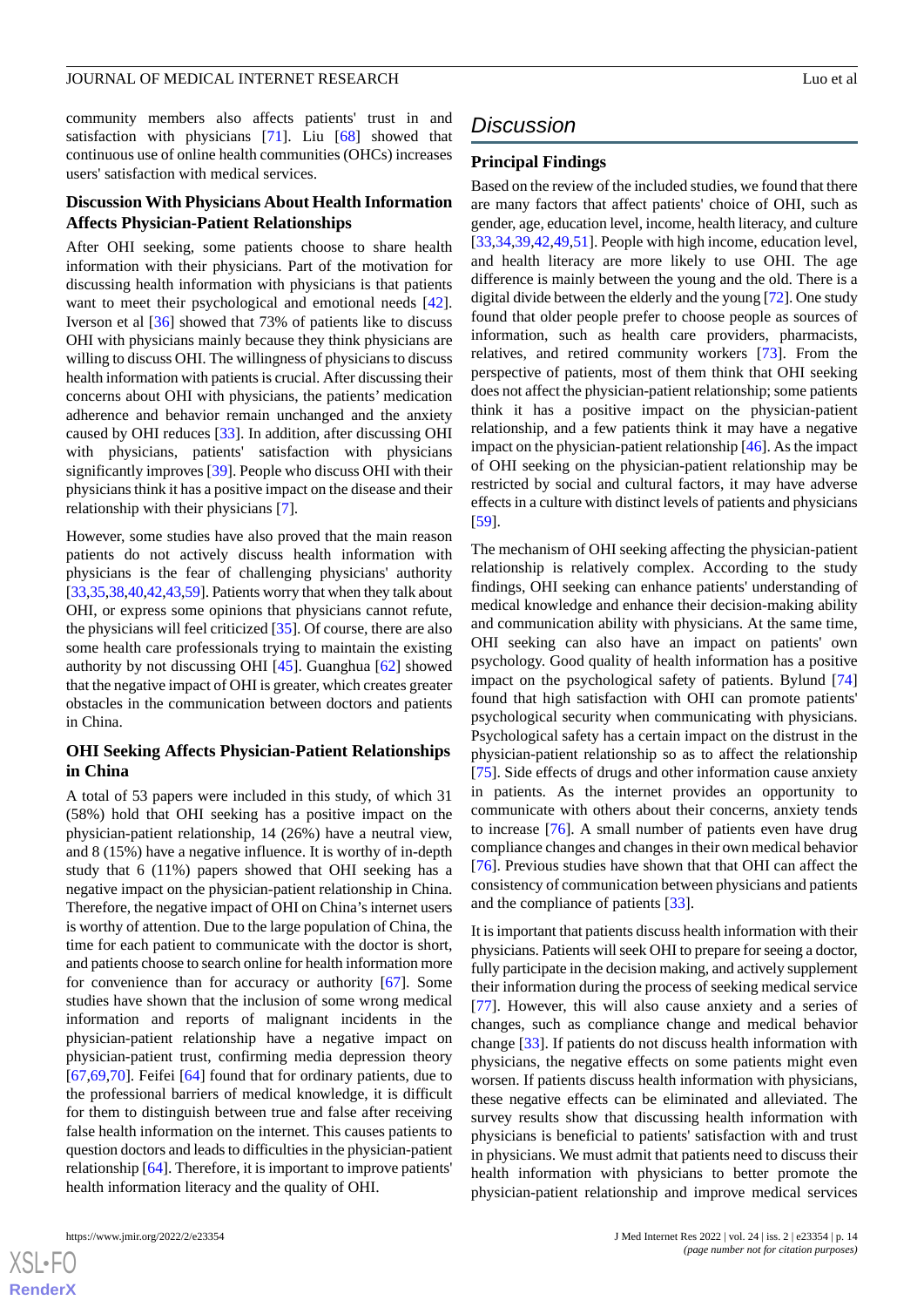[[78\]](#page-18-17). Good physician-patient communication can improve the clinical outcomes of some diseases [\[79](#page-18-18)].

Several studies have mentioned that patients are afraid to discuss health information with physicians because they are afraid of challenging the authority of physicians and even of conflicts with physicians. The OHC is not well received by the professional medical staff. They have doubts about the quality of a lot of OHI and whether they can explain the medical information to the patients in a better way [[16\]](#page-15-15). Patients tend to remain silent if they do not feel the physician's willingness to discuss OHI with them. When patients consult about traditional and nontraditional therapies, many physicians react defensively, resulting in adverse effects on patients' trust in them and the communication between physicians and patients [[80\]](#page-18-19). Some physicians try to maintain their authority as physicians by avoiding discussing OHI [[45\]](#page-17-5). Due to the widespread popularity of OHI, physicians should be aware that many patients seek OHI before consultation, and actively discuss and exchange OHI with patients [\[81](#page-18-20)].

Of the included 53 papers, 21 (39.6%) studied the impact of OHI seeking on the physician-patient relationship in China, of which 2 (9%) papers specifically mentioned that cultural factors play a potential role in OHI seeking for physician-patient relationships [\[59](#page-17-19),[62\]](#page-18-1). In the culture of hierarchical physician-patient relationships in China, the patient fully follows the physician's recommendations [\[59](#page-17-19)]. The popularity of OHI allows patients to play a more important role in the medical process. However, under the medical environment of "more patients, fewer physicians" in China, the communication time between each physician and patient is too short [[62\]](#page-18-1). If the doctor cannot convince the patient and deny the patient's opinion directly without explanation, the conflict weakens the authority of the doctor and exacerbates the negative impact on the physician-patient relationship [[62\]](#page-18-1).

Several papers have shown that the internet usage time could reduce the patient's trust in the doctor [\[66](#page-18-5),[67\]](#page-18-6). Medical corruption, medical malpractice, physician-patient conflict, and other contents are more likely to spread among Chinese patients. Various types of negative news is frequently pushed to patients. The negative factors in the physician-patient relationship are magnified. The media often blame medical disputes on medical personnel, which exacerbates patients' distrust of doctors. In addition to negative news, the low quality of OHI has a negative impact on the physician-patient relationship [[61](#page-18-0)[,82](#page-18-21)].

OHI is a double-edged sword for the relationship between physicians and patients. It is becoming increasingly important in the relationship between physicians and patients. With high-quality OHI, it is relatively easier to have a positive impact on patients, thus promoting the physician-patient relationship. With the rapid growth and wide use of medical websites, there

are important problems about the necessity of quality control [[83\]](#page-18-22). The pattern of patients' access to health information is changing from passive recipients to active service seekers [[77\]](#page-18-16). Health care professionals should not only discuss health information with patients but also guide them to correctly seek and use health information. Patients who can reasonably understand OHI can reduce the burden of physicians in the consultation and improve the communication [\[63](#page-18-2)].

#### **Limitations**

This study has a wide range of retrieval. When references were included, the focus was on whether health information seeking has an impact on the relationship between physicians and patients. Papers studying the impact of health information seeking on patients were not included, which may have led to missing potential research. In addition, due to the lack of a large number of studies and more reliable evidence, we could not reach a strong conclusion about how health information seeking affects the physician-patient relationship.

#### **Conclusion**

This study mainly focused on the effects of OHI on the relationship between physicians and patients. There are many factors influencing people's use of OHI, and young, female, highly educated, and high-income patients are more willing to search OHI. OHI seeking can affect patients' mentality and behavior. Through understanding OHI, patients can have a better understanding of medical knowledge, improve self-confidence during communication, and enhance self-decision-making behaviors. However, some OHI can lead to negative emotions and even change patients' health behaviors, due to the uneven quality of OHI. OHI seeking also affect patients' evaluation of doctors, including patients' trust in and satisfaction with physicians. OHI users choose to discuss OHI with doctors, which is beneficial to the physician-patient relationship in most cases. However, due to the subjective consciousness of patients, they may be concerned that it might affect the authority of physicians, which is the reason some patients do not initiate the discussion of health information. Moreover, the negative impact of OHI on China's internet users is worthy of attention; due to the low quality of OHI, poor health information literacy, short physician-patient communication time, and various types of negative news, patients' trust in doctors has declined. At present, China's vigorous promotion of "internet + medical health" and the reform of the hierarchical medical will be of great significance to improving the physician-patient communication model and promoting harmonious physician-patient relationships. At the same time, improving people's health information literacy and the quality of OHI is the crucial step in facilitating the positive effects of OHI on the physician-patient relationship.

#### **Acknowledgments**

The authors thank the State Key Program of the National Social Science of China (grant no. 17AZD037) and the Natural Science Foundation of Hunan Province (2019JJ80032) for their assistance in this study. We also appreciate the support of all participants.

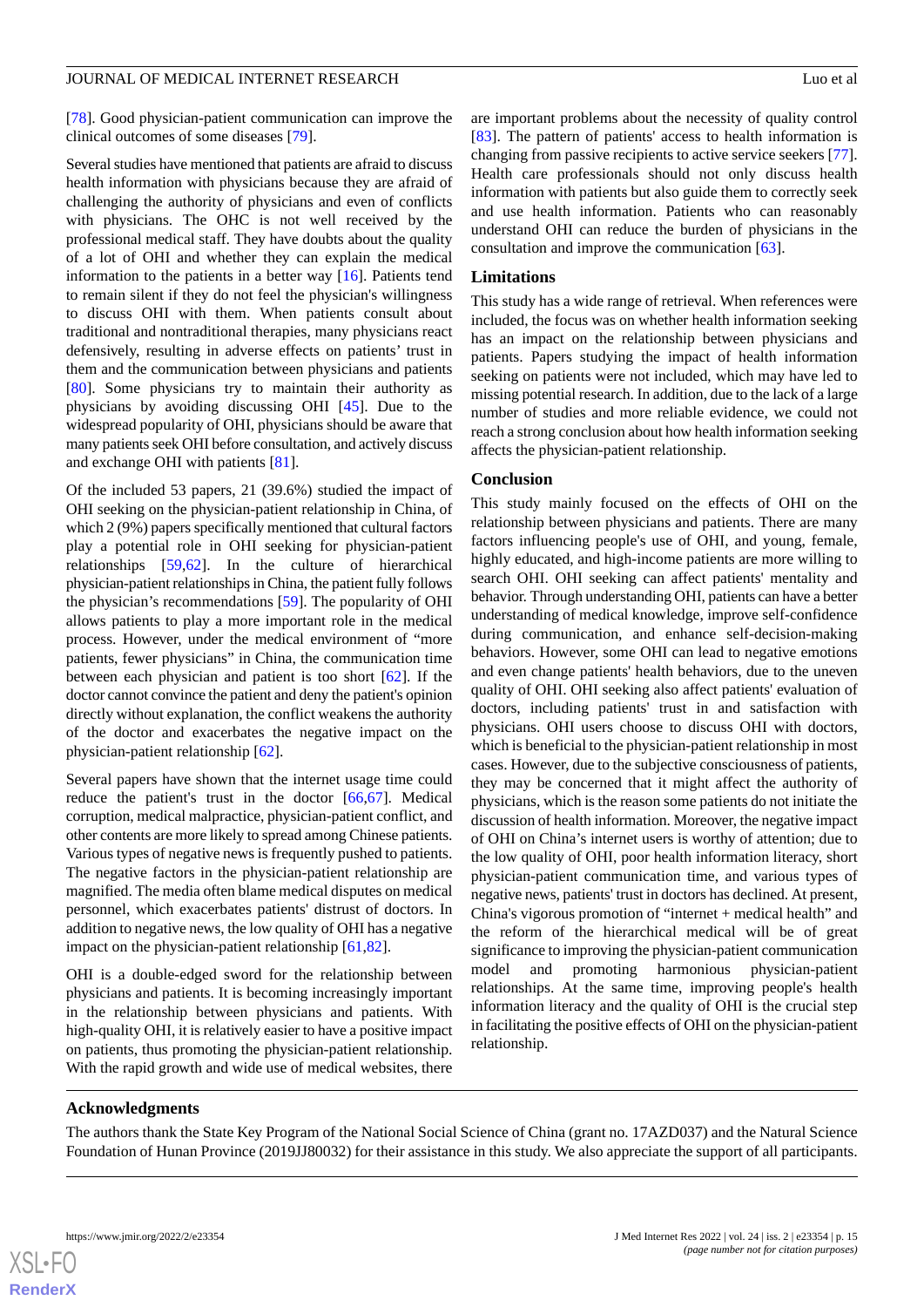#### **Conflicts of Interest**

None declared.

#### <span id="page-15-17"></span>**Multimedia Appendix 1**

PRISMA 2020 Checklist. [[PDF File \(Adobe PDF File\), 141 KB](https://jmir.org/api/download?alt_name=jmir_v24i2e23354_app1.pdf&filename=8638819ef4828853e48766ae732bb9fc.pdf)-[Multimedia Appendix 1\]](https://jmir.org/api/download?alt_name=jmir_v24i2e23354_app1.pdf&filename=8638819ef4828853e48766ae732bb9fc.pdf)

#### <span id="page-15-18"></span>**Multimedia Appendix 2**

<span id="page-15-19"></span>CASP (Critical Appraisal Skills Program) quality assessment for qualitative studies. [[PDF File \(Adobe PDF File\), 190 KB](https://jmir.org/api/download?alt_name=jmir_v24i2e23354_app2.pdf&filename=d312cd21cc0b57a8b245bf6666c290e4.pdf)-[Multimedia Appendix 2\]](https://jmir.org/api/download?alt_name=jmir_v24i2e23354_app2.pdf&filename=d312cd21cc0b57a8b245bf6666c290e4.pdf)

#### **Multimedia Appendix 3**

Quality assessment tool for quantitative studies. [[PDF File \(Adobe PDF File\), 224 KB](https://jmir.org/api/download?alt_name=jmir_v24i2e23354_app3.pdf&filename=c01023e5feb178e02d059cb45c6a2c9f.pdf)-[Multimedia Appendix 3\]](https://jmir.org/api/download?alt_name=jmir_v24i2e23354_app3.pdf&filename=c01023e5feb178e02d059cb45c6a2c9f.pdf)

#### <span id="page-15-0"></span>**References**

- <span id="page-15-1"></span>1. Statista. Global Digital Population as of January 2021. URL: [https://www.statista.com/statistics/617136/](https://www.statista.com/statistics/617136/digital-population-worldwide/) [digital-population-worldwide/](https://www.statista.com/statistics/617136/digital-population-worldwide/) [accessed 2021-10-15]
- <span id="page-15-3"></span><span id="page-15-2"></span>2. Berger M, Wagner TH, Baker LC. Internet use and stigmatized illness. Soc Sci Med 2005 Oct;61(8):1821-1827. [doi: [10.1016/j.socscimed.2005.03.025](http://dx.doi.org/10.1016/j.socscimed.2005.03.025)] [Medline: [16029778](http://www.ncbi.nlm.nih.gov/entrez/query.fcgi?cmd=Retrieve&db=PubMed&list_uids=16029778&dopt=Abstract)]
- 3. Bhandari N, Shi Y, Jung K. Seeking health information online: does limited healthcare access matter? J Am Med Inform Assoc 2014;21(6):1113-1117 [[FREE Full text](http://europepmc.org/abstract/MED/24948558)] [doi: [10.1136/amiajnl-2013-002350](http://dx.doi.org/10.1136/amiajnl-2013-002350)] [Medline: [24948558](http://www.ncbi.nlm.nih.gov/entrez/query.fcgi?cmd=Retrieve&db=PubMed&list_uids=24948558&dopt=Abstract)]
- <span id="page-15-5"></span><span id="page-15-4"></span>4. Valero-Aguilera B, Bermúdez-Tamayo C, García-Gutiérrez JF, Jiménez-Pernett JH, Cózar-Olmo JM, Guerrero-Tejada R, et al. Information needs and internet use in urological and breast cancer patients. Support Care Cancer 2014 Feb;22(2):545-552. [doi: [10.1007/s00520-013-2009-y\]](http://dx.doi.org/10.1007/s00520-013-2009-y) [Medline: [24122406](http://www.ncbi.nlm.nih.gov/entrez/query.fcgi?cmd=Retrieve&db=PubMed&list_uids=24122406&dopt=Abstract)]
- <span id="page-15-6"></span>5. Gray NJ, Klein JD, Noyce PR, Sesselberg TS, Cantrill JA. Health information-seeking behaviour in adolescence: the place of the internet. Soc Sci Med 2005 Apr;60(7):1467-1478. [doi: [10.1016/j.socscimed.2004.08.010\]](http://dx.doi.org/10.1016/j.socscimed.2004.08.010) [Medline: [15652680\]](http://www.ncbi.nlm.nih.gov/entrez/query.fcgi?cmd=Retrieve&db=PubMed&list_uids=15652680&dopt=Abstract)
- <span id="page-15-7"></span>6. Lemire M, Paré G, Sicotte C, Harvey C. Determinants of internet use as a preferred source of information on personal health. Int J Med Inform 2008 Nov;77(11):723-734. [doi: [10.1016/j.ijmedinf.2008.03.002\]](http://dx.doi.org/10.1016/j.ijmedinf.2008.03.002) [Medline: [18434246](http://www.ncbi.nlm.nih.gov/entrez/query.fcgi?cmd=Retrieve&db=PubMed&list_uids=18434246&dopt=Abstract)]
- 7. Haluza D, Naszay M, Stockinger A, Jungwirth D. Digital natives versus digital immigrants: influence of online health information seeking on the doctor-patient relationship. Health Commun 2017 Nov;32(11):1342-1349. [doi: [10.1080/10410236.2016.1220044\]](http://dx.doi.org/10.1080/10410236.2016.1220044) [Medline: [27710132\]](http://www.ncbi.nlm.nih.gov/entrez/query.fcgi?cmd=Retrieve&db=PubMed&list_uids=27710132&dopt=Abstract)
- <span id="page-15-9"></span><span id="page-15-8"></span>8. Pal K, Eastwood SV, Michie S, Farmer AJ, Barnard ML, Peacock R, et al. Computer-based diabetes self-management interventions for adults with type 2 diabetes mellitus. Cochrane Database Syst Rev 2013 Mar 28(3):CD008776 [\[FREE Full](http://europepmc.org/abstract/MED/23543567) [text](http://europepmc.org/abstract/MED/23543567)] [doi: [10.1002/14651858.CD008776.pub2\]](http://dx.doi.org/10.1002/14651858.CD008776.pub2) [Medline: [23543567](http://www.ncbi.nlm.nih.gov/entrez/query.fcgi?cmd=Retrieve&db=PubMed&list_uids=23543567&dopt=Abstract)]
- <span id="page-15-10"></span>9. Broom A. Virtually he@lthy: the impact of internet use on disease experience and the doctor-patient relationship. Qual Health Res 2005 Mar;15(3):325-345. [doi: [10.1177/1049732304272916\]](http://dx.doi.org/10.1177/1049732304272916) [Medline: [15761103](http://www.ncbi.nlm.nih.gov/entrez/query.fcgi?cmd=Retrieve&db=PubMed&list_uids=15761103&dopt=Abstract)]
- <span id="page-15-11"></span>10. Sommerhalder K, Abraham A, Zufferey MC, Barth J, Abel T. Internet information and medical consultations: experiences from patients' and physicians' perspectives. Patient Educ Couns 2009 Nov;77(2):266-271. [doi: [10.1016/j.pec.2009.03.028](http://dx.doi.org/10.1016/j.pec.2009.03.028)] [Medline: [19411157](http://www.ncbi.nlm.nih.gov/entrez/query.fcgi?cmd=Retrieve&db=PubMed&list_uids=19411157&dopt=Abstract)]
- <span id="page-15-12"></span>11. Jiang S, Liu J. Examining the relationship between internet health information seeking and patient-centered communication in China: taking into account self-efficacy in medical decision-making. Chin J Commun 2020 May 25;13(4):407-424. [doi: [10.1080/17544750.2020.1769700\]](http://dx.doi.org/10.1080/17544750.2020.1769700)
- <span id="page-15-14"></span><span id="page-15-13"></span>12. Gantenbein L, Navarini AA, Maul LV, Brandt O, Mueller SM. Internet and social media use in dermatology patients: search behavior and impact on patient-physician relationship. Dermatol Ther 2020 Nov;33(6):e14098. [doi: [10.1111/dth.14098](http://dx.doi.org/10.1111/dth.14098)] [Medline: [32725746](http://www.ncbi.nlm.nih.gov/entrez/query.fcgi?cmd=Retrieve&db=PubMed&list_uids=32725746&dopt=Abstract)]
- <span id="page-15-15"></span>13. Erdem SA, Harrison-Walker LJ. The role of the internet in physician–patient relationships: the issue of trust. Business Horizons 2006 Sep;49(5):387-393. [doi: [10.1016/j.bushor.2006.01.003\]](http://dx.doi.org/10.1016/j.bushor.2006.01.003)
- <span id="page-15-16"></span>14. Georgopoulou S, Prothero L, D'Cruz DP. Physician-patient communication in rheumatology: a systematic review. Rheumatol Int 2018 May 26;38(5):763-775 [[FREE Full text](http://europepmc.org/abstract/MED/29582095)] [doi: [10.1007/s00296-018-4016-2\]](http://dx.doi.org/10.1007/s00296-018-4016-2) [Medline: [29582095](http://www.ncbi.nlm.nih.gov/entrez/query.fcgi?cmd=Retrieve&db=PubMed&list_uids=29582095&dopt=Abstract)]
- 15. Kaba R, Sooriakumaran P. The evolution of the doctor-patient relationship. Int J Surg 2007 Feb;5(1):57-65 [[FREE Full](https://linkinghub.elsevier.com/retrieve/pii/S1743-9191(06)00009-4) [text](https://linkinghub.elsevier.com/retrieve/pii/S1743-9191(06)00009-4)] [doi: [10.1016/j.ijsu.2006.01.005](http://dx.doi.org/10.1016/j.ijsu.2006.01.005)] [Medline: [17386916\]](http://www.ncbi.nlm.nih.gov/entrez/query.fcgi?cmd=Retrieve&db=PubMed&list_uids=17386916&dopt=Abstract)
- 16. Wald HS, Dube CE, Anthony DC. Untangling the web: the impact of internet use on health care and the physician-patient relationship. Patient Educ Couns 2007 Nov;68(3):218-224. [doi: [10.1016/j.pec.2007.05.016](http://dx.doi.org/10.1016/j.pec.2007.05.016)] [Medline: [17920226](http://www.ncbi.nlm.nih.gov/entrez/query.fcgi?cmd=Retrieve&db=PubMed&list_uids=17920226&dopt=Abstract)]
- 17. Emanuel EJ, Emanuel LL. Four models of the physician-patient relationship. JAMA 1992 Apr 22;267(16):2221-2226. [doi: [10.1001/jama.267.16.2221\]](http://dx.doi.org/10.1001/jama.267.16.2221) [Medline: [1556799](http://www.ncbi.nlm.nih.gov/entrez/query.fcgi?cmd=Retrieve&db=PubMed&list_uids=1556799&dopt=Abstract)]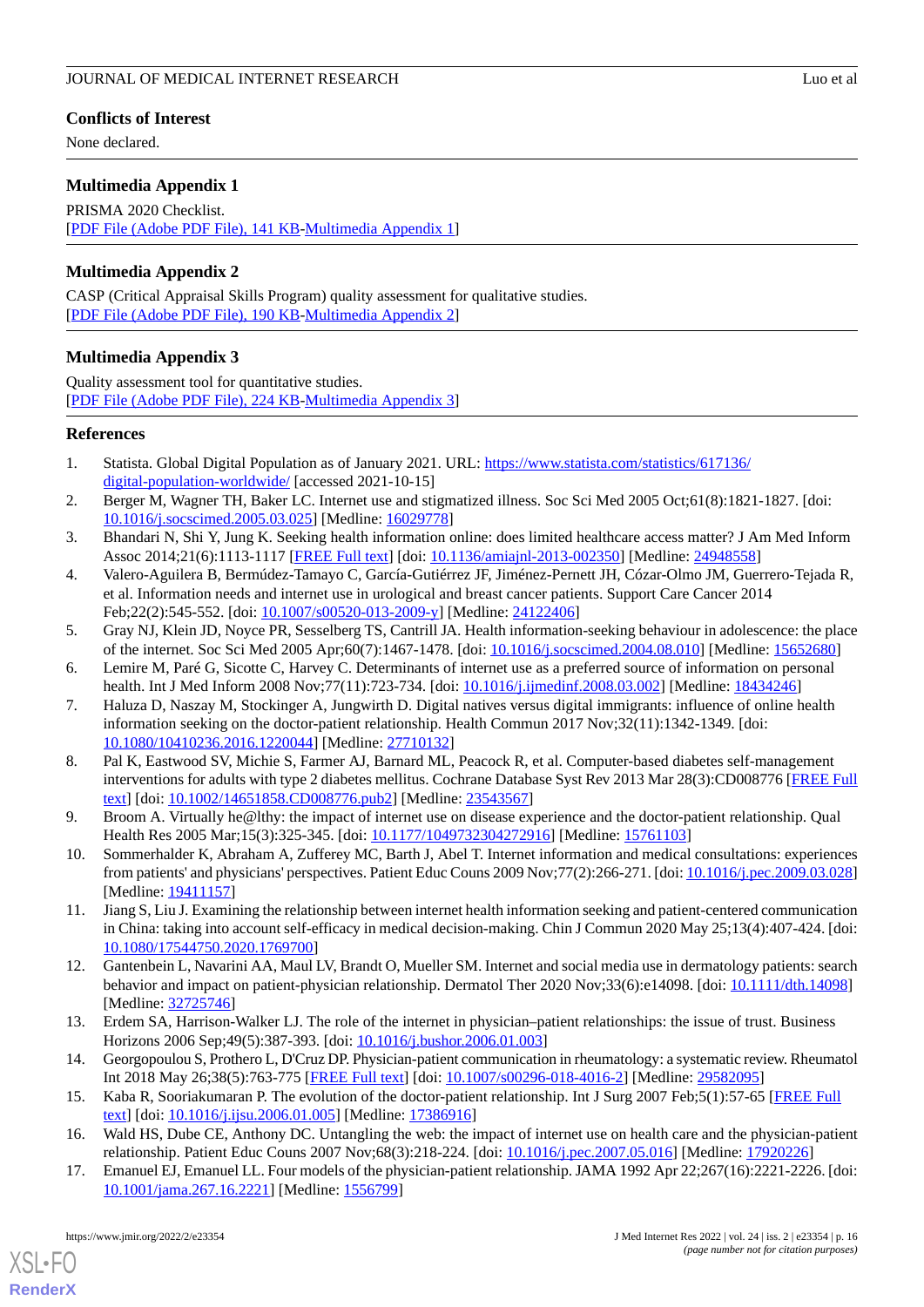- <span id="page-16-0"></span>18. National Bureau of Statistics. Bulletin of the Seventh National Census (No.2). 2021 May 11. URL: [http://www.stats.gov.cn/](http://www.stats.gov.cn/ztjc/zdtjgz/zgrkpc/dqcrkpc/ggl/202105/t20210519_1817695.html) [ztjc/zdtjgz/zgrkpc/dqcrkpc/ggl/202105/t20210519\\_1817695.html](http://www.stats.gov.cn/ztjc/zdtjgz/zgrkpc/dqcrkpc/ggl/202105/t20210519_1817695.html) [accessed 2021-10-15]
- <span id="page-16-1"></span>19. Hong-bin X, Shou-huo J, Wen B, Yi-ming X, Xin-yi S, Zuo-fan X, et al. Integration of internet health and "Healthy China" strategy. Shanghai J Prev Med 2021;33(08):659-663. [doi: [10.19428/j.cnki.sjpm.2021.20931\]](http://dx.doi.org/10.19428/j.cnki.sjpm.2021.20931)
- <span id="page-16-3"></span><span id="page-16-2"></span>20. Si-wen L, Zhao-xia G, Shi-jun L, Xin-yi M, Bao-jia Z, Jun-xue W. Analysis on the significance and necessity of "Internet +" medical mode. China Market 2021;28(20):187-188. [doi: [10.13939/j.cnki.zgsc.2021.20.187](http://dx.doi.org/10.13939/j.cnki.zgsc.2021.20.187)]
- 21. Critical Appraisal Skills Programme. CASP Checklist: 10 Questions to Help You Make Sense of a Qualitative Research. 2018. URL: [https://casp-uk.b-cdn.net/wp-content/uploads/2018/03/CASP-Qualitative-Checklist-2018\\_fillable\\_form.pdf](https://casp-uk.b-cdn.net/wp-content/uploads/2018/03/CASP-Qualitative-Checklist-2018_fillable_form.pdf) [accessed 2021-10-15]
- <span id="page-16-5"></span><span id="page-16-4"></span>22. Tan SS, Goonawardene N. Internet health information seeking and the patient-physician relationship: a systematic review. J Med Internet Res 2017 Jan 19;19(1):e9 [[FREE Full text](https://www.jmir.org/2017/1/e9/)] [doi: [10.2196/jmir.5729](http://dx.doi.org/10.2196/jmir.5729)] [Medline: [28104579\]](http://www.ncbi.nlm.nih.gov/entrez/query.fcgi?cmd=Retrieve&db=PubMed&list_uids=28104579&dopt=Abstract)
- <span id="page-16-16"></span>23. Tian L, Hong C, Yun-jie X, Cheng-hong Z. Internet usage, physician performances and patient's trust in physician during diagnoses: investigating both pre-use and not-use internet groups. : IEEE; 2016 Presented at: 2016 49th Hawaii International Conference on System Sciences (HICSS); Jan 5-8, 2016; Koloa. [doi: [10.1109/hicss.2016.400](http://dx.doi.org/10.1109/hicss.2016.400)]
- <span id="page-16-14"></span>24. Zhang R, Lu X, Wu W, Shang X, Liu M. Mature or emerging? The impact of treatment-related internet health information seeking on patients' trust in physicians. Int J Environ Res Public Health 2018 Aug 28;15(9):1855 [[FREE Full text\]](https://www.mdpi.com/resolver?pii=ijerph15091855) [doi: [10.3390/ijerph15091855](http://dx.doi.org/10.3390/ijerph15091855)] [Medline: [30154309\]](http://www.ncbi.nlm.nih.gov/entrez/query.fcgi?cmd=Retrieve&db=PubMed&list_uids=30154309&dopt=Abstract)
- <span id="page-16-15"></span>25. Xie B. Older adults' health information wants in the internet age: implications for patient-provider relationships. J Health Commun 2009 Sep;14(6):510-524. [doi: [10.1080/10810730903089614\]](http://dx.doi.org/10.1080/10810730903089614) [Medline: [19731124\]](http://www.ncbi.nlm.nih.gov/entrez/query.fcgi?cmd=Retrieve&db=PubMed&list_uids=19731124&dopt=Abstract)
- <span id="page-16-17"></span>26. de Looper M, van Weert JCM, Schouten B, Bolle S, Belgers EHJ, Eddes EH, et al. The influence of online health information seeking before a consultation on anxiety, satisfaction, and information recall, mediated by patient participation: field study. J Med Internet Res 2021 Jul 05;23(7):e23670 [\[FREE Full text](https://www.jmir.org/2021/7/e23670/)] [doi: [10.2196/23670\]](http://dx.doi.org/10.2196/23670) [Medline: [34255657\]](http://www.ncbi.nlm.nih.gov/entrez/query.fcgi?cmd=Retrieve&db=PubMed&list_uids=34255657&dopt=Abstract)
- <span id="page-16-18"></span>27. Zhang Z, Yang H, He J, Lu X, Zhang R. The impact of treatment-related internet health information seeking on patient compliance. Telemed J E Health 2021 May 01;27(5):513-524. [doi: [10.1089/tmj.2020.0081](http://dx.doi.org/10.1089/tmj.2020.0081)] [Medline: [32907505](http://www.ncbi.nlm.nih.gov/entrez/query.fcgi?cmd=Retrieve&db=PubMed&list_uids=32907505&dopt=Abstract)]
- <span id="page-16-19"></span>28. Lu X, Zhang R. Impact of patient information behaviours in online health communities on patient compliance and the mediating role of patients' perceived empathy. Patient Educ Couns 2021 Jan;104(1):186-193. [doi: [10.1016/j.pec.2020.07.001\]](http://dx.doi.org/10.1016/j.pec.2020.07.001) [Medline: [32665071](http://www.ncbi.nlm.nih.gov/entrez/query.fcgi?cmd=Retrieve&db=PubMed&list_uids=32665071&dopt=Abstract)]
- <span id="page-16-21"></span>29. Yongmei L, Xiangxi L. Effect of patient online information searching on the trust in the doctor: a cognitive dissonance theory perspective. 2019 Sep 12 Presented at: 2019 Chinese Control And Decision Conference (CCDC); June 3-5, 2019; Nanchang, China p. 4254-4259. [doi: [10.1109/ccdc.2019.8833097\]](http://dx.doi.org/10.1109/ccdc.2019.8833097)
- <span id="page-16-20"></span>30. Zhang R, Lu X, Wu WF, Shang X. Why do patients follow physicians' advice? The influence of patients' regulatory focus on adherence: an empirical study in China. BMC Health Serv Res 2019 May 10;19(1):301 [[FREE Full text](https://bmchealthservres.biomedcentral.com/articles/10.1186/s12913-019-4127-9)] [doi: [10.1186/s12913-019-4127-9\]](http://dx.doi.org/10.1186/s12913-019-4127-9) [Medline: [31077196](http://www.ncbi.nlm.nih.gov/entrez/query.fcgi?cmd=Retrieve&db=PubMed&list_uids=31077196&dopt=Abstract)]
- <span id="page-16-7"></span><span id="page-16-6"></span>31. Peng Y, Yin PO, Deng Z, Wang R. Patient-physician interaction and trust in online health community: the role of perceived usefulness of health information and services. Int J Environ Res Public Health 2019 Dec 24;17(1):139 [\[FREE Full text\]](https://www.mdpi.com/resolver?pii=ijerph17010139) [doi: [10.3390/ijerph17010139](http://dx.doi.org/10.3390/ijerph17010139)] [Medline: [31878145](http://www.ncbi.nlm.nih.gov/entrez/query.fcgi?cmd=Retrieve&db=PubMed&list_uids=31878145&dopt=Abstract)]
- <span id="page-16-8"></span>32. Tianyue L. Study on Continuance Use Behavior of Online Healthcare Community and Its Impact on Doctor-Patient Relationship. Hefei: Hefei University of Technology; 2017. URL: [https://kns.cnki.net/KCMS/detail/detail.](https://kns.cnki.net/KCMS/detail/detail.aspx?dbname=CMFD201702&filename=1017179124.nh) [aspx?dbname=CMFD201702&filename=1017179124.nh](https://kns.cnki.net/KCMS/detail/detail.aspx?dbname=CMFD201702&filename=1017179124.nh) [accessed 2021-10-15]
- <span id="page-16-9"></span>33. Aref-Adib G, O'Hanlon P, Fullarton K, Morant N, Sommerlad A, Johnson S, et al. A qualitative study of online mental health information seeking behaviour by those with psychosis. BMC Psychiatry 2016 Jul 11;16(1):232 [[FREE Full text](https://bmcpsychiatry.biomedcentral.com/articles/10.1186/s12888-016-0952-0)] [doi: [10.1186/s12888-016-0952-0](http://dx.doi.org/10.1186/s12888-016-0952-0)] [Medline: [27400874\]](http://www.ncbi.nlm.nih.gov/entrez/query.fcgi?cmd=Retrieve&db=PubMed&list_uids=27400874&dopt=Abstract)
- <span id="page-16-10"></span>34. Rider T, Malik M, Chevassut T. Haematology patients and the internet: the use of on-line health information and the impact on the patient-doctor relationship. Patient Educ Couns 2014 Nov;97(2):223-238. [doi: [10.1016/j.pec.2014.06.018\]](http://dx.doi.org/10.1016/j.pec.2014.06.018) [Medline: [25053474](http://www.ncbi.nlm.nih.gov/entrez/query.fcgi?cmd=Retrieve&db=PubMed&list_uids=25053474&dopt=Abstract)]
- <span id="page-16-11"></span>35. Schrank B, Sibitz I, Unger A, Amering M. How patients with schizophrenia use the internet: qualitative study. J Med Internet Res 2010 Dec 19;12(5):e70 [\[FREE Full text\]](https://www.jmir.org/2010/5/e70/) [doi: [10.2196/jmir.1550\]](http://dx.doi.org/10.2196/jmir.1550) [Medline: [21169176\]](http://www.ncbi.nlm.nih.gov/entrez/query.fcgi?cmd=Retrieve&db=PubMed&list_uids=21169176&dopt=Abstract)
- <span id="page-16-12"></span>36. Iverson S, Howard K, Penney B. Impact of internet use on health-related behaviors and the patient-physician relationship: a survey-based study and review. J Am Osteopath Assoc 2008 Dec;108(12):699-711. [doi: [10.7556/jaoa.2008.108.12.699](http://dx.doi.org/10.7556/jaoa.2008.108.12.699)] [Medline: [19075034](http://www.ncbi.nlm.nih.gov/entrez/query.fcgi?cmd=Retrieve&db=PubMed&list_uids=19075034&dopt=Abstract)]
- <span id="page-16-13"></span>37. Stevenson FA, Kerr C, Murray E, Nazareth I. Information from the internet and the doctor-patient relationship: the patient perspective; a qualitative study. BMC Fam Pract 2007 Aug 16;8:47 [[FREE Full text](https://bmcfampract.biomedcentral.com/articles/10.1186/1471-2296-8-47)] [doi: [10.1186/1471-2296-8-47\]](http://dx.doi.org/10.1186/1471-2296-8-47) [Medline: [17705836](http://www.ncbi.nlm.nih.gov/entrez/query.fcgi?cmd=Retrieve&db=PubMed&list_uids=17705836&dopt=Abstract)]
- 38. Kivits J. Informed patients and the internet: a mediated context for consultations with health professionals. J Health Psychol 2006 Mar;11(2):269-282. [doi: [10.1177/1359105306061186\]](http://dx.doi.org/10.1177/1359105306061186) [Medline: [16464924\]](http://www.ncbi.nlm.nih.gov/entrez/query.fcgi?cmd=Retrieve&db=PubMed&list_uids=16464924&dopt=Abstract)
- 39. AlGhamdi KM, Almohideb MA. Internet use by dermatology outpatients to search for health information. Int J Dermatol 2011 Mar;50(3):292-299. [doi: [10.1111/j.1365-4632.2010.04705.x](http://dx.doi.org/10.1111/j.1365-4632.2010.04705.x)] [Medline: [21342162\]](http://www.ncbi.nlm.nih.gov/entrez/query.fcgi?cmd=Retrieve&db=PubMed&list_uids=21342162&dopt=Abstract)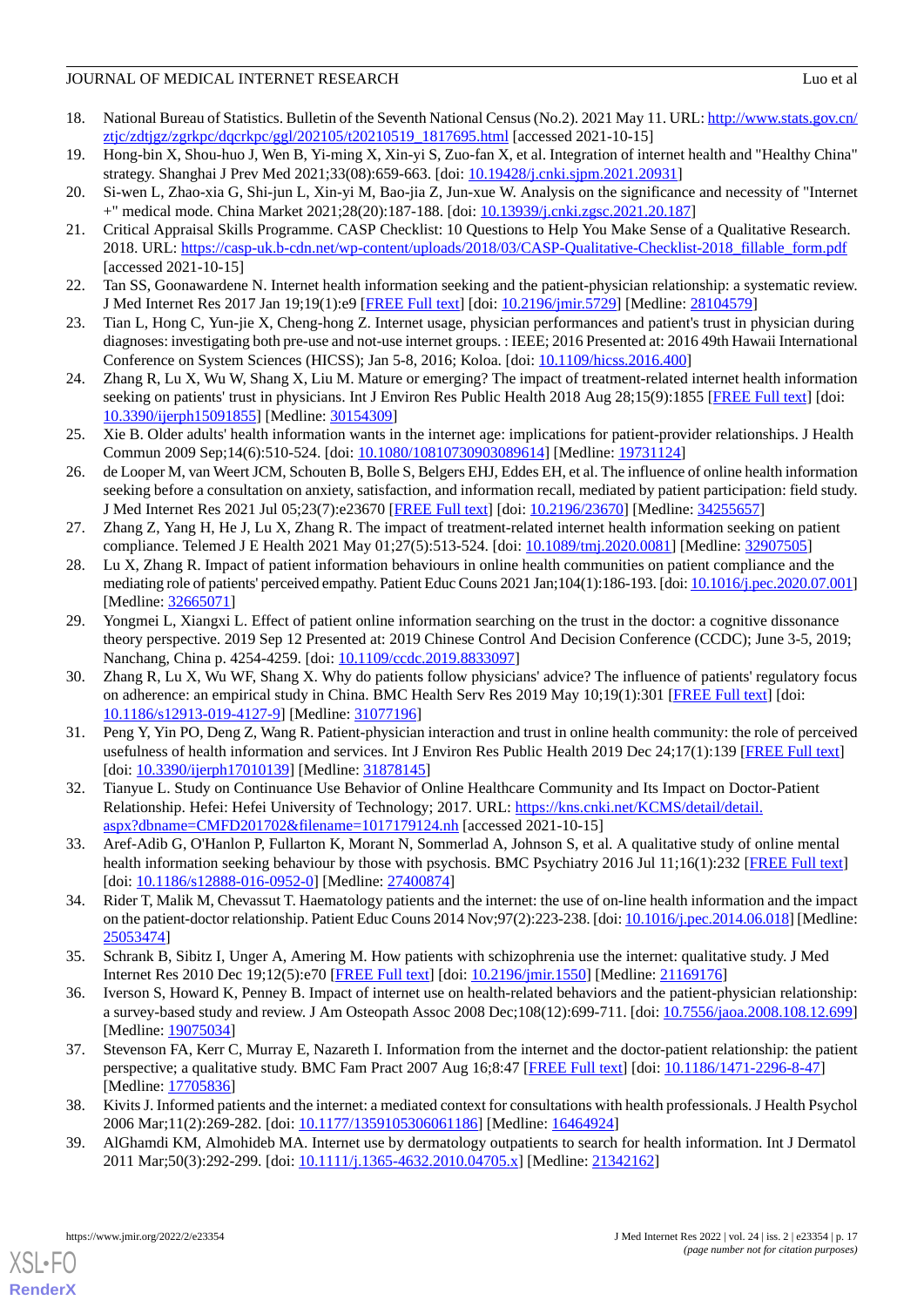- <span id="page-17-0"></span>40. Silver MP. Patient perspectives on online health information and communication with doctors: a qualitative study of patients 50 years old and over. J Med Internet Res 2015 Jan 13;17(1):e19 [[FREE Full text](https://www.jmir.org/2015/1/e19/)] [doi: [10.2196/jmir.3588](http://dx.doi.org/10.2196/jmir.3588)] [Medline: [25586865](http://www.ncbi.nlm.nih.gov/entrez/query.fcgi?cmd=Retrieve&db=PubMed&list_uids=25586865&dopt=Abstract)]
- <span id="page-17-1"></span>41. Hay MC, Cadigan RJ, Khanna D, Strathmann C, Lieber E, Altman R, et al. Prepared patients: internet information seeking by new rheumatology patients. Arthritis Rheum 2008 Apr 15;59(4):575-582 [[FREE Full text](https://doi.org/10.1002/art.23533)] [doi: [10.1002/art.23533\]](http://dx.doi.org/10.1002/art.23533) [Medline: [18383399](http://www.ncbi.nlm.nih.gov/entrez/query.fcgi?cmd=Retrieve&db=PubMed&list_uids=18383399&dopt=Abstract)]
- <span id="page-17-3"></span><span id="page-17-2"></span>42. D'Agostino TA, Ostroff JS, Heerdt A, Dickler M, Li Y, Bylund CL. Toward a greater understanding of breast cancer patients' decisions to discuss cancer-related internet information with their doctors: an exploratory study. Patient Educ Couns 2012 Oct;89(1):109-115 [\[FREE Full text\]](http://europepmc.org/abstract/MED/22722063) [doi: [10.1016/j.pec.2012.05.008\]](http://dx.doi.org/10.1016/j.pec.2012.05.008) [Medline: [22722063\]](http://www.ncbi.nlm.nih.gov/entrez/query.fcgi?cmd=Retrieve&db=PubMed&list_uids=22722063&dopt=Abstract)
- <span id="page-17-4"></span>43. Hay MC, Strathmann C, Lieber E, Wick K, Giesser B. Why patients go online: multiple sclerosis, the internet, and physician-patient communication. Neurologist 2008 Nov;14(6):374-381. [doi: [10.1097/NRL.0b013e31817709bb\]](http://dx.doi.org/10.1097/NRL.0b013e31817709bb) [Medline: [19008743](http://www.ncbi.nlm.nih.gov/entrez/query.fcgi?cmd=Retrieve&db=PubMed&list_uids=19008743&dopt=Abstract)]
- <span id="page-17-5"></span>44. Murray E, Lo B, Pollack L, Donelan K, Catania J, White M, et al. The impact of health information on the internet on the physician-patient relationship: patient perceptions. Arch Intern Med 2003 Jul 28;163(14):1727-1734. [doi: [10.1001/archinte.163.14.1727](http://dx.doi.org/10.1001/archinte.163.14.1727)] [Medline: [12885689](http://www.ncbi.nlm.nih.gov/entrez/query.fcgi?cmd=Retrieve&db=PubMed&list_uids=12885689&dopt=Abstract)]
- <span id="page-17-6"></span>45. Hart A, Henwood F, Wyatt S. The role of the Internet in patient-practitioner relationships: findings from a qualitative research study. J Med Internet Res 2004 Sep 30;6(3):e36 [\[FREE Full text](https://www.jmir.org/2004/3/e36/)] [doi: [10.2196/jmir.6.3.e36\]](http://dx.doi.org/10.2196/jmir.6.3.e36) [Medline: [15471762](http://www.ncbi.nlm.nih.gov/entrez/query.fcgi?cmd=Retrieve&db=PubMed&list_uids=15471762&dopt=Abstract)]
- <span id="page-17-7"></span>46. Newnham GM, Burns WI, Snyder RD, Dowling AJ, Ranieri NF, Gray EL, et al. Information from the internet: attitudes of Australian oncology patients. Intern Med J 2006 Nov;36(11):718-723. [doi: [10.1111/j.1445-5994.2006.01212.x\]](http://dx.doi.org/10.1111/j.1445-5994.2006.01212.x) [Medline: [17040358](http://www.ncbi.nlm.nih.gov/entrez/query.fcgi?cmd=Retrieve&db=PubMed&list_uids=17040358&dopt=Abstract)]
- <span id="page-17-8"></span>47. Sillence E, Briggs P, Harris PR, Fishwick L. How do patients evaluate and make use of online health information? Soc Sci Med 2007 May;64(9):1853-1862. [doi: [10.1016/j.socscimed.2007.01.012\]](http://dx.doi.org/10.1016/j.socscimed.2007.01.012) [Medline: [17328998\]](http://www.ncbi.nlm.nih.gov/entrez/query.fcgi?cmd=Retrieve&db=PubMed&list_uids=17328998&dopt=Abstract)
- <span id="page-17-9"></span>48. Bianco A, Zucco R, Nobile CGA, Pileggi C, Pavia M. Parents seeking health-related information on the internet: cross-sectional study. J Med Internet Res 2013 Sep 18;15(9):e204 [\[FREE Full text\]](https://www.jmir.org/2013/9/e204/) [doi: [10.2196/jmir.2752\]](http://dx.doi.org/10.2196/jmir.2752) [Medline: [24047937](http://www.ncbi.nlm.nih.gov/entrez/query.fcgi?cmd=Retrieve&db=PubMed&list_uids=24047937&dopt=Abstract)]
- <span id="page-17-10"></span>49. Chung JE. Patient-provider discussion of online health information: results from the 2007 Health Information National Trends Survey (HINTS). J Health Commun 2013;18(6):627-648. [doi: [10.1080/10810730.2012.743628](http://dx.doi.org/10.1080/10810730.2012.743628)] [Medline: [23590202\]](http://www.ncbi.nlm.nih.gov/entrez/query.fcgi?cmd=Retrieve&db=PubMed&list_uids=23590202&dopt=Abstract)
- <span id="page-17-11"></span>50. Cocco AM, Zordan R, Taylor DM, Weiland TJ, Dilley SJ, Kant J, et al. Dr Google in the ED: searching for online health information by adult emergency department patients. Med J Aust 2018 Oct 15;209(8):342-347. [doi: [10.5694/mja17.00889\]](http://dx.doi.org/10.5694/mja17.00889) [Medline: [30107763](http://www.ncbi.nlm.nih.gov/entrez/query.fcgi?cmd=Retrieve&db=PubMed&list_uids=30107763&dopt=Abstract)]
- <span id="page-17-13"></span><span id="page-17-12"></span>51. Waring ME, McManus DD, Amante DJ, Darling CE, Kiefe CI. Online health information seeking by adults hospitalized for acute coronary syndromes: who looks for information, and who discusses it with healthcare providers? Patient Educ Couns 2018 Nov;101(11):1973-1981 [\[FREE Full text\]](http://europepmc.org/abstract/MED/30305253) [doi: [10.1016/j.pec.2018.06.016](http://dx.doi.org/10.1016/j.pec.2018.06.016)] [Medline: [30305253\]](http://www.ncbi.nlm.nih.gov/entrez/query.fcgi?cmd=Retrieve&db=PubMed&list_uids=30305253&dopt=Abstract)
- <span id="page-17-14"></span>52. Russ H, Giveon SM, Catarivas MG, Yaphe J. The effect of the Internet on the patient-doctor relationship from the patient's perspective: a survey from primary care. Isr Med Assoc J 2011 Apr;13(4):220-224 [[FREE Full text\]](http://www.ima.org.il/IMAJ/ViewArticle.aspx?year=2011&month=04&page=220) [Medline: [21598810](http://www.ncbi.nlm.nih.gov/entrez/query.fcgi?cmd=Retrieve&db=PubMed&list_uids=21598810&dopt=Abstract)]
- <span id="page-17-15"></span>53. Ybarra M, Suman M. Reasons, assessments and actions taken: sex and age differences in uses of internet health information. Health Educ Res 2008 Jun;23(3):512-521. [doi: [10.1093/her/cyl062\]](http://dx.doi.org/10.1093/her/cyl062) [Medline: [16880222](http://www.ncbi.nlm.nih.gov/entrez/query.fcgi?cmd=Retrieve&db=PubMed&list_uids=16880222&dopt=Abstract)]
- <span id="page-17-16"></span>54. Chang K, Berthelet E, Grubbs E, Hamilton S, Karvat A, Tran E, et al. Websites, websites everywhere: how thyroid cancer patients use the internet. J Cancer Educ 2020 Dec;35(6):1177-1183. [doi: [10.1007/s13187-019-01576-5](http://dx.doi.org/10.1007/s13187-019-01576-5)] [Medline: [31332622\]](http://www.ncbi.nlm.nih.gov/entrez/query.fcgi?cmd=Retrieve&db=PubMed&list_uids=31332622&dopt=Abstract)
- <span id="page-17-17"></span>55. Miller MP, Arefanian S, Blatnik JA. The impact of internet-based patient self-education of surgical mesh on patient attitudes and healthcare decisions prior to hernia surgery. Surg Endosc 2020 Nov;34(11):5132-5141. [doi: [10.1007/s00464-019-07300-0\]](http://dx.doi.org/10.1007/s00464-019-07300-0) [Medline: [31832857\]](http://www.ncbi.nlm.nih.gov/entrez/query.fcgi?cmd=Retrieve&db=PubMed&list_uids=31832857&dopt=Abstract)
- <span id="page-17-18"></span>56. Drug VL, Chirila I, Albusoda A, Bancila I, Iordache S, Nedelcu L, et al. How the internet influences the relationship between outpatients and gastroenterologists: a multicenter study. Turk J Gastroenterol 2020 Jan;31(1):17-22 [[FREE Full text](https://doi.org/10.5152/tjg.2019.18353)] [doi: [10.5152/tjg.2019.18353](http://dx.doi.org/10.5152/tjg.2019.18353)] [Medline: [31895040](http://www.ncbi.nlm.nih.gov/entrez/query.fcgi?cmd=Retrieve&db=PubMed&list_uids=31895040&dopt=Abstract)]
- <span id="page-17-19"></span>57. Lim HM, Wong SS, Yip KC, Chang FWS, Chin AJZ, Teo CH, et al. Online health information-seeking behaviour of patients attending a primary care clinic in Malaysia: a cross-sectional study. Fam Pract 2021 Aug 23:cmab099. [doi: [10.1093/fampra/cmab099\]](http://dx.doi.org/10.1093/fampra/cmab099) [Medline: [34423368](http://www.ncbi.nlm.nih.gov/entrez/query.fcgi?cmd=Retrieve&db=PubMed&list_uids=34423368&dopt=Abstract)]
- <span id="page-17-20"></span>58. Huisman M, Joye S, Biltereyst D. Searching for health: Doctor Google and the shifting dynamics of the middle-aged and older adult patient-physician relationship and interaction. J Aging Health 2020 Oct;32(9):998-1007. [doi: [10.1177/0898264319873809\]](http://dx.doi.org/10.1177/0898264319873809) [Medline: [31517558\]](http://www.ncbi.nlm.nih.gov/entrez/query.fcgi?cmd=Retrieve&db=PubMed&list_uids=31517558&dopt=Abstract)
- 59. Chiu YC. Probing, impelling, but not offending doctors: the role of the internet as an information source for patients' interactions with doctors. Qual Health Res 2011 Dec;21(12):1658-1666. [doi: [10.1177/1049732311417455\]](http://dx.doi.org/10.1177/1049732311417455) [Medline: [21799204](http://www.ncbi.nlm.nih.gov/entrez/query.fcgi?cmd=Retrieve&db=PubMed&list_uids=21799204&dopt=Abstract)]
- 60. Wong DK, Cheung MK. Online health information seeking and eHealth literacy among patients attending a primary care clinic in Hong Kong: a cross-sectional survey. J Med Internet Res 2019 Mar 27;21(3):e10831 [\[FREE Full text\]](https://www.jmir.org/2019/3/e10831/) [doi: [10.2196/10831\]](http://dx.doi.org/10.2196/10831) [Medline: [30916666\]](http://www.ncbi.nlm.nih.gov/entrez/query.fcgi?cmd=Retrieve&db=PubMed&list_uids=30916666&dopt=Abstract)

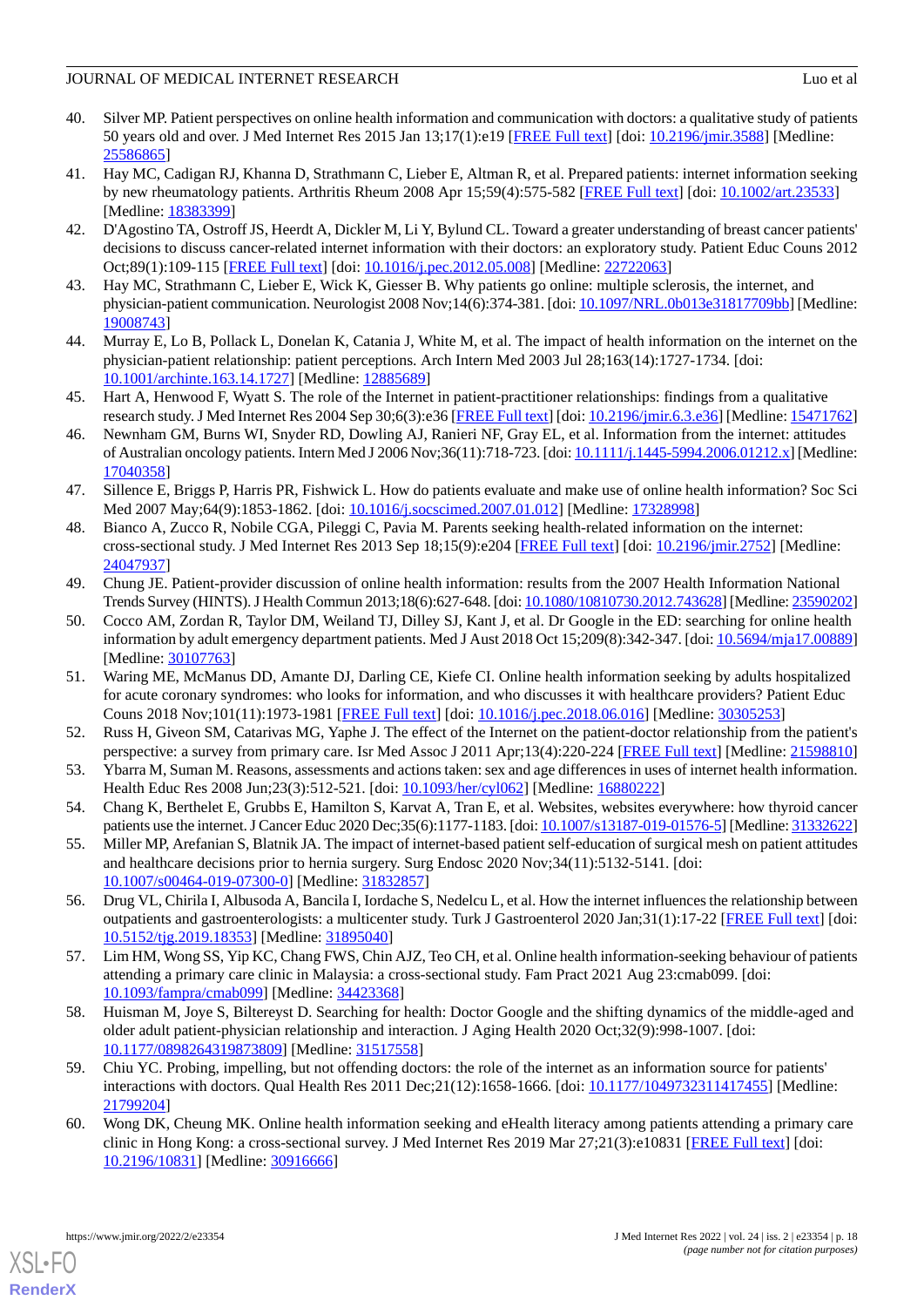- <span id="page-18-0"></span>61. Hui L, Ye Z, Haiyun Q, Ying Z, Xia Q. The impact of network health information search on the relationship between doctors and patients among patients with chronic diseases. Chin Rural Health Serv Admin 2019;39(3):199-202. [doi: [10.3969/j.issn.1005-5916.2019.03.012\]](http://dx.doi.org/10.3969/j.issn.1005-5916.2019.03.012)
- <span id="page-18-2"></span><span id="page-18-1"></span>62. Guanghua W. The Influence of Online Health Information Seeking Behavior on Doctor-Patient Communication. Nanjing: Nanjing University; 2018. URL: [https://tinyurl.com/2p8nvaah](https://kns.cnki.net/kcms/detail/detail.aspx?dbcode=CMFD&dbname=CMFD201802&filename=1018151697.nh&uniplatform=NZKPT&v=8hx8k3qzQaLXsylNtKRgqhJBbMFtwjQ_WKiwu7BSTn3glzoxnpPB8XZsVJ0BRG4q) [accessed 2021-10-15]
- <span id="page-18-3"></span>63. Pingping Y, Zhaohua D, Xicheng L. Study on the influence of online health information seeking on doctor-patient relationship. J Med Intell 2017;38(10):2-7,35 [\[FREE Full text\]](https://d.wanfangdata.com.cn/periodical/ChlQZXJpb2RpY2FsQ0hJTmV3UzIwMjExMjMwEg95eHFiZ3oyMDE3MTAwMDEaCGZxb3d2anF5) [doi: [10.3969/j.issn.1673-6036.2017.10.001](http://dx.doi.org/10.3969/j.issn.1673-6036.2017.10.001)]
- <span id="page-18-4"></span>64. Feifei D. Research on the Doctor-Patient Relationship under the Environment of Network. Canton: Southern Medical University; 2014. URL: [https://tinyurl.com/2p8w7n98](https://kns.cnki.net/kcms/detail/detail.aspx?dbcode=CMFD&dbname=CMFD201501&filename=1014335175.nh&uniplatform=NZKPT&v=wLJoDME7L3YYs7aEISpe8WcvooBT_RqkOHNyKsHDOISY9EuUechqM8SdcgmnTeY7) [accessed 2021-10-15]
- <span id="page-18-5"></span>65. Zhijie X, Bingzhang Z, Deshuai Z, Youdong Z. The impact of the use of online health resources on the doctor-patient relationship. China Health Ind 2015;12(29):1-4. [doi: [10.16659/j.cnki.1672-5654.2015.29.001](http://dx.doi.org/10.16659/j.cnki.1672-5654.2015.29.001)]
- <span id="page-18-6"></span>66. Xinjian W, Ying L. The influence of internet behavior on doctor-patient trust: based on CFPS 2016. J Northwest Norm Univ (Social Sci) 2019;56(2):119-126. [doi: [10.16783/j.cnki.nwnus.2019.02.016](http://dx.doi.org/10.16783/j.cnki.nwnus.2019.02.016)]
- <span id="page-18-7"></span>67. Bowen Z, Jiaojiang L. Will internet use affect public trust in doctors? An empirical analysis based on data CSS2013. Jiangsu Social Sci 2017(3):70-78. [doi: [10.13858/j.cnki.cn32-1312/c.2017.03.011](http://dx.doi.org/10.13858/j.cnki.cn32-1312/c.2017.03.011)]
- <span id="page-18-8"></span>68. Rui L. Research on the Influence of Online Medical Community Heaith Information Seeking Behavior on Patient Compliance. Beijing: Beijing Jiaotong University; 2019. URL: [https://tinyurl.com/yckt32jk](https://kns.cnki.net/kcms/detail/detail.aspx?dbcode=CMFD&dbname=CMFD202001&filename=1019190467.nh&uniplatform=NZKPT&v=3_pk6OHu_t3jT60zWmKdjPL8doILvgietConLMLRS6_Yzv0xtLlLFRDIuOa3AYaT) [accessed 2021-10-15]
- <span id="page-18-9"></span>69. Yiqun B. Influence of internet use on doctor-patient trust in the view of patients. Chin J Med Manag Sci 2021;11(04):78-83. [doi: [10.3969/j.issn.2095-7432.2021.04.017](http://dx.doi.org/10.3969/j.issn.2095-7432.2021.04.017)]
- <span id="page-18-10"></span>70. Hongze Z, Jingjing X, Suxiong W. Comparative analysis of the influence of media use on physician-patient trust and social trust. Journalism Mass Commun Mon 2017(06):68-76. [doi: [10.15897/j.cnki.cn51-1046/g2.2017.06.011\]](http://dx.doi.org/10.15897/j.cnki.cn51-1046/g2.2017.06.011)
- <span id="page-18-11"></span>71. Audrain-Pontevia A, Menvielle L. Effects of interpersonal trust among users of online health communities on patient trust in and satisfaction with their physician. Int J Technol Assess Health Care 2018 Feb 12;34(1):56-62. [doi: [10.1017/s0266462317004433\]](http://dx.doi.org/10.1017/s0266462317004433)
- <span id="page-18-12"></span>72. Flynn KE, Smith MA, Freese J. When do older adults turn to the internet for health information? Findings from the Wisconsin Longitudinal Study. J Gen Intern Med 2006 Dec;21(12):1295-1301 [\[FREE Full text\]](https://onlinelibrary.wiley.com/resolve/openurl?genre=article&sid=nlm:pubmed&issn=0884-8734&date=2006&volume=21&issue=12&spage=1295) [doi: [10.1111/j.1525-1497.2006.00622.x\]](http://dx.doi.org/10.1111/j.1525-1497.2006.00622.x) [Medline: [16995892](http://www.ncbi.nlm.nih.gov/entrez/query.fcgi?cmd=Retrieve&db=PubMed&list_uids=16995892&dopt=Abstract)]
- <span id="page-18-13"></span>73. Chaudhuri S, Le T, White C, Thompson H, Demiris G. Examining health information-seeking behaviors of older adults. Comput Inform Nurs 2013 Nov;31(11):547-553 [\[FREE Full text\]](http://europepmc.org/abstract/MED/23974574) [doi: [10.1097/01.NCN.0000432131.92020.42](http://dx.doi.org/10.1097/01.NCN.0000432131.92020.42)] [Medline: [23974574](http://www.ncbi.nlm.nih.gov/entrez/query.fcgi?cmd=Retrieve&db=PubMed&list_uids=23974574&dopt=Abstract)]
- <span id="page-18-15"></span><span id="page-18-14"></span>74. Bylund CL, Gueguen JA, Sabee CM, Imes RS, Li Y, Sanford AA. Provider-patient dialogue about Internet health information: an exploration of strategies to improve the provider-patient relationship. Patient Educ Couns 2007 Jun;66(3):346-352. [doi: [10.1016/j.pec.2007.01.009\]](http://dx.doi.org/10.1016/j.pec.2007.01.009) [Medline: [17329062](http://www.ncbi.nlm.nih.gov/entrez/query.fcgi?cmd=Retrieve&db=PubMed&list_uids=17329062&dopt=Abstract)]
- <span id="page-18-16"></span>75. Duckett J, Hunt K, Munro N, Sutton M. Does distrust in providers affect health-care utilization in China? Health Policy Plan 2016 Oct;31(8):1001-1009 [\[FREE Full text](http://europepmc.org/abstract/MED/27117483)] [doi: [10.1093/heapol/czw024\]](http://dx.doi.org/10.1093/heapol/czw024) [Medline: [27117483](http://www.ncbi.nlm.nih.gov/entrez/query.fcgi?cmd=Retrieve&db=PubMed&list_uids=27117483&dopt=Abstract)]
- <span id="page-18-17"></span>76. De Santis M, De Luca C, Quattrocchi T, Visconti D, Cesari E, Mappa I, et al. Use of the internet by women seeking information about potentially teratogenic agents. Eur J Obstet Gynecol Reprod Biol 2010 Aug;151(2):154-157. [doi: [10.1016/j.ejogrb.2010.04.018\]](http://dx.doi.org/10.1016/j.ejogrb.2010.04.018) [Medline: [20478650](http://www.ncbi.nlm.nih.gov/entrez/query.fcgi?cmd=Retrieve&db=PubMed&list_uids=20478650&dopt=Abstract)]
- <span id="page-18-18"></span>77. McMullan M. Patients using the internet to obtain health information: how this affects the patient-health professional relationship. Patient Educ Couns 2006 Oct;63(1-2):24-28. [doi: [10.1016/j.pec.2005.10.006](http://dx.doi.org/10.1016/j.pec.2005.10.006)] [Medline: [16406474\]](http://www.ncbi.nlm.nih.gov/entrez/query.fcgi?cmd=Retrieve&db=PubMed&list_uids=16406474&dopt=Abstract)
- <span id="page-18-19"></span>78. Abdulla S, Vielhaber S, Machts J, Heinze H, Dengler R, Petri S. Information needs and information-seeking preferences of ALS patients and their carers. Amyotroph Lateral Scler Frontotemporal Degener 2014 Dec;15(7-8):505-512. [doi: [10.3109/21678421.2014.932385\]](http://dx.doi.org/10.3109/21678421.2014.932385) [Medline: [25007829\]](http://www.ncbi.nlm.nih.gov/entrez/query.fcgi?cmd=Retrieve&db=PubMed&list_uids=25007829&dopt=Abstract)
- <span id="page-18-21"></span><span id="page-18-20"></span>79. Schoenthaler A, Kalet A, Nicholson J, Lipkin M. Does improving patient-practitioner communication improve clinical outcomes in patients with cardiovascular diseases? A systematic review of the evidence. Patient Educ Couns 2014 Jul;96(1):3-12 [[FREE Full text\]](http://europepmc.org/abstract/MED/24795073) [doi: [10.1016/j.pec.2014.04.006](http://dx.doi.org/10.1016/j.pec.2014.04.006)] [Medline: [24795073\]](http://www.ncbi.nlm.nih.gov/entrez/query.fcgi?cmd=Retrieve&db=PubMed&list_uids=24795073&dopt=Abstract)
- <span id="page-18-22"></span>80. Jacob J. Consumer access to health care information: its effect on the physician-patient relationship. Alaska Med 2002;44(4):75-82. [Medline: [12650084](http://www.ncbi.nlm.nih.gov/entrez/query.fcgi?cmd=Retrieve&db=PubMed&list_uids=12650084&dopt=Abstract)]
- 81. Holland ML, Fagnano M. Appropriate antibiotic use for acute otitis media: what consumers find using Web searches. Clin Pediatr (Phila) 2008 Jun;47(5):452-456. [doi: [10.1177/0009922807313274\]](http://dx.doi.org/10.1177/0009922807313274) [Medline: [18310526\]](http://www.ncbi.nlm.nih.gov/entrez/query.fcgi?cmd=Retrieve&db=PubMed&list_uids=18310526&dopt=Abstract)
- 82. Qi S, Huiling R, Yifan C, Wanjun X, Jinyin L. Survey on the status of health information use on the internet of community residents in Hefei. Med Soc 2014;27(06):62-64. [doi: [10.13723/j.yxysh.2014.06.020](http://dx.doi.org/10.13723/j.yxysh.2014.06.020)]
- 83. Neelapala P, Duvvi SK, Kumar G, Kumar BN. Do gynaecology outpatients use the internet to seek health information? A questionnaire survey. J Eval Clin Pract 2008 Apr;14(2):300-304. [doi: [10.1111/j.1365-2753.2007.00854.x\]](http://dx.doi.org/10.1111/j.1365-2753.2007.00854.x) [Medline: [18324935](http://www.ncbi.nlm.nih.gov/entrez/query.fcgi?cmd=Retrieve&db=PubMed&list_uids=18324935&dopt=Abstract)]

# **Abbreviations**

[XSL](http://www.w3.org/Style/XSL)•FO **[RenderX](http://www.renderx.com/)**

**CNKI:** China National Knowledge Infrastructure